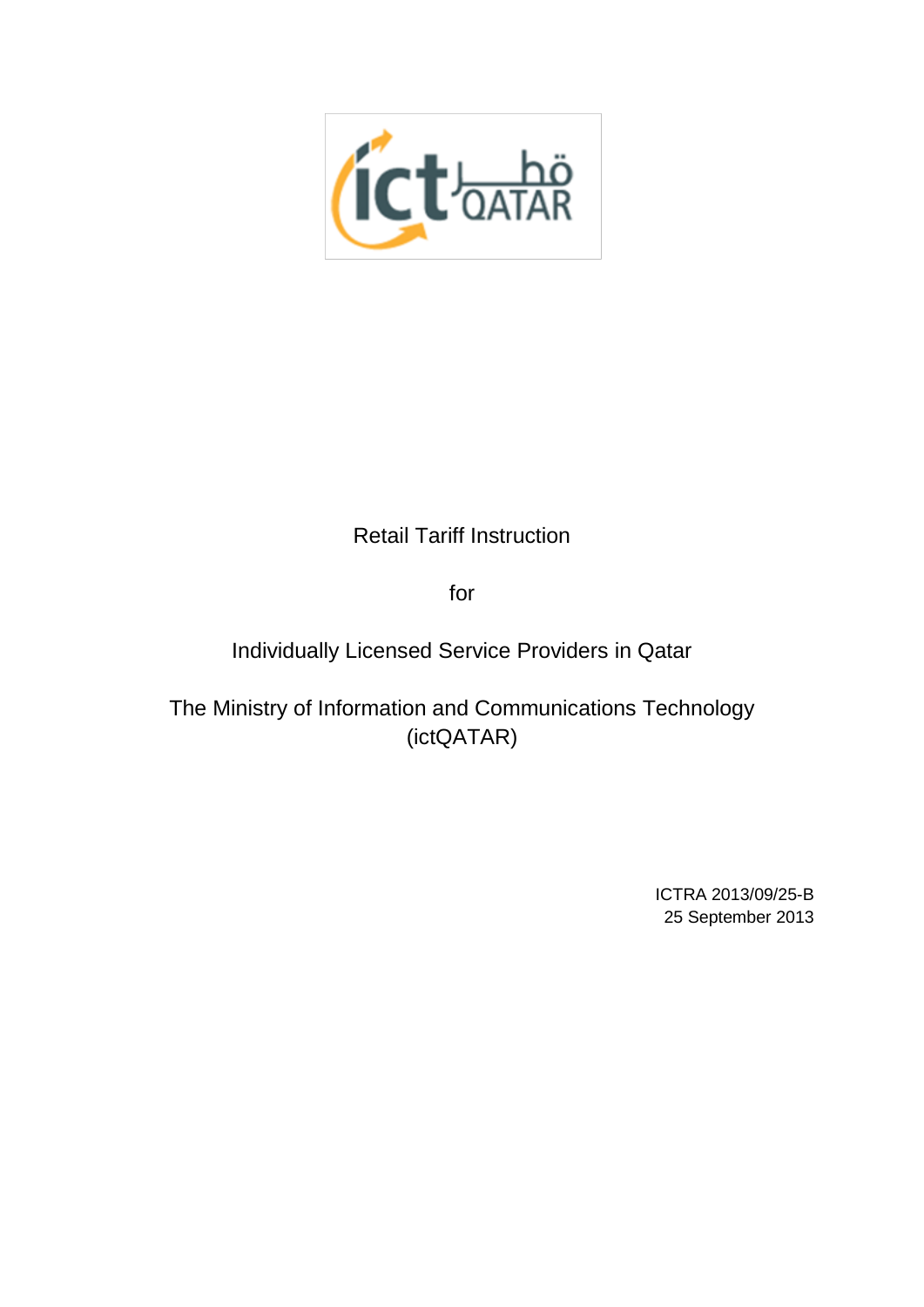### **Table of Contents**

| $\mathbf 1$ |                                     | Introduction                                                                       | 4              |  |
|-------------|-------------------------------------|------------------------------------------------------------------------------------|----------------|--|
|             | 1.1                                 | <b>Objective and Scope</b>                                                         | 4              |  |
|             | 1.2                                 | Background                                                                         | $\overline{4}$ |  |
| 2           |                                     | Legal Basis                                                                        | 6              |  |
| 3           |                                     | <b>Provisions for all Service Providers</b>                                        | 8              |  |
|             | 3.1                                 | Introduction                                                                       | 8              |  |
|             | 3.2                                 | <b>Tariff Filing and Tariff Approval</b>                                           | 8              |  |
|             |                                     | 3.2.1 General Provision                                                            | 8              |  |
|             |                                     | 3.2.2 Tariff Filing                                                                | 9              |  |
|             |                                     | 3.2.3 Tariff Meetings                                                              | 9              |  |
|             |                                     | 3.2.4 Review Period                                                                | 9              |  |
|             |                                     | 3.2.5 Time for Implementation of Tariffs                                           | 9              |  |
|             | 3.3                                 | Publication                                                                        | $9$            |  |
|             |                                     | 3.3.1 Price Increase                                                               | 10             |  |
|             | 3.4                                 | <b>Information Requests</b>                                                        | 11             |  |
|             | 3.5                                 | <b>Promotional Offers</b>                                                          | 11             |  |
|             |                                     | 3.5.1 Duration of Promotion                                                        | 11             |  |
|             |                                     | 3.5.2 Repetition of Promotional Offers                                             | 11             |  |
|             |                                     | 3.5.3 Overlapping Promotional Offers                                               | 11             |  |
|             | 3.6                                 | Handset and Customer Premises Equipment Subsidy and SIM Locking                    | 12             |  |
|             |                                     | 3.6.1 Mobile Device Subsidies: Handsets and Other Mobile Devices                   | 12<br>12       |  |
|             | 3.7                                 | 3.6.2 Fixed Device Customer Premises Equipment (CPE) Subsidies                     | 12             |  |
|             | 3.8                                 | Minimum Service Period, Commitment Period and Cancellation Policy                  | 13             |  |
|             |                                     | Minimum Validity Period of Credit                                                  | 13             |  |
|             | 3.9                                 | Easy To Remember Numbers<br>3.10 Undue Discrimination                              | 13             |  |
|             |                                     |                                                                                    |                |  |
|             |                                     | 3.11 Provisions for Sector Discounts<br>3.12 Geographic Differentiation of Charges | 13<br>14       |  |
| 4           |                                     | <b>Specific Provisions for Dominant Service Providers</b>                          | 15             |  |
|             | 4.1                                 | <b>Tariff Filing</b>                                                               | 15             |  |
|             | 4.2                                 | <b>Cost Measures</b>                                                               | 15             |  |
|             |                                     | 4.2.1 Cost Base and Cost Standard                                                  | 15             |  |
|             |                                     | 4.2.2 Price Floor Formula                                                          | 15             |  |
|             | 4.3                                 | <b>Discounts</b>                                                                   | 17             |  |
|             |                                     | 4.3.1 Discount Justification and De Minimis Provisions                             | 17             |  |
|             |                                     | 4.3.2 Discounts Based on an Extended Payback Period - "Life time                   |                |  |
|             |                                     | calculation"                                                                       | 18             |  |
|             | 4.4                                 | <b>Bundles</b>                                                                     | 18             |  |
|             | 4.5                                 | <b>Project Business</b>                                                            | 18             |  |
|             | 4.6                                 | Upgrade and Downgrade Charges                                                      | 18             |  |
|             | 4.7                                 | Pre-Approval Frameworks for Promotional Offers                                     | 19             |  |
|             | 4.8                                 | On-net/off-net pricing differential                                                | 19             |  |
|             | 4.9                                 | <b>Cross Subsidisation</b>                                                         | 19             |  |
| 5           | Implementation and Compliance<br>20 |                                                                                    |                |  |
|             | 5.1                                 | Compliance                                                                         | 20             |  |
|             | 5.2                                 | Implementation                                                                     | 20             |  |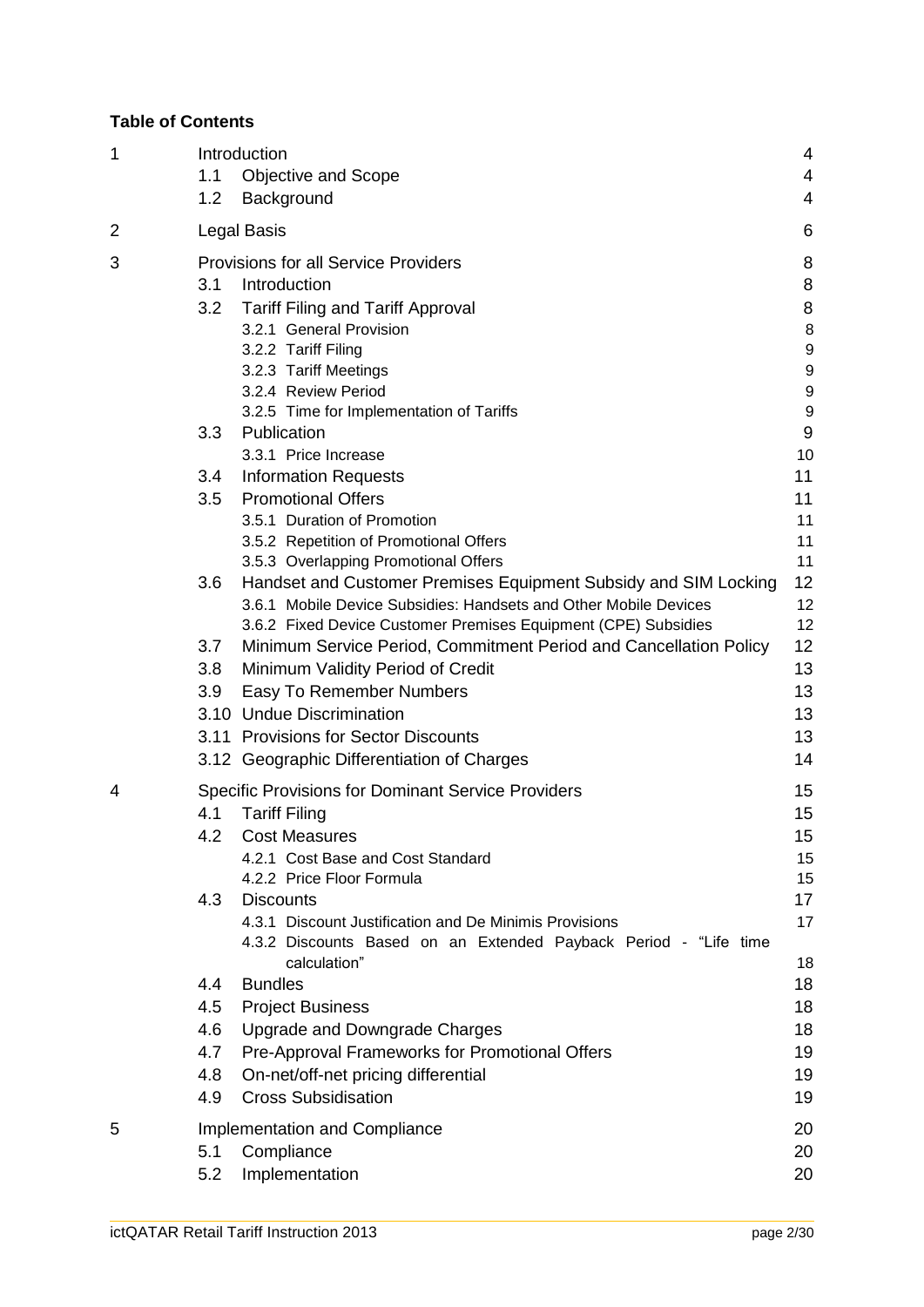|           | Review<br>5.3                              | 20 |
|-----------|--------------------------------------------|----|
| Annex I   | Glossary, acronyms and abbreviations       | 21 |
| Annex II  | <b>Tariff Document Template - Consumer</b> | 23 |
| Annex III | Tariff Document Template - Business        | 24 |
| Annex IV  | <b>Tariff Modification Form</b>            | 25 |
| Annex V   | <b>Pre-Approval Frameworks</b>             | 26 |
|           | Flash promotions                           | 26 |
|           | <b>Third Party Promotions</b>              | 27 |
|           | De Minimis                                 | 29 |
|           | <b>Humanitarian and Disasters</b>          | 30 |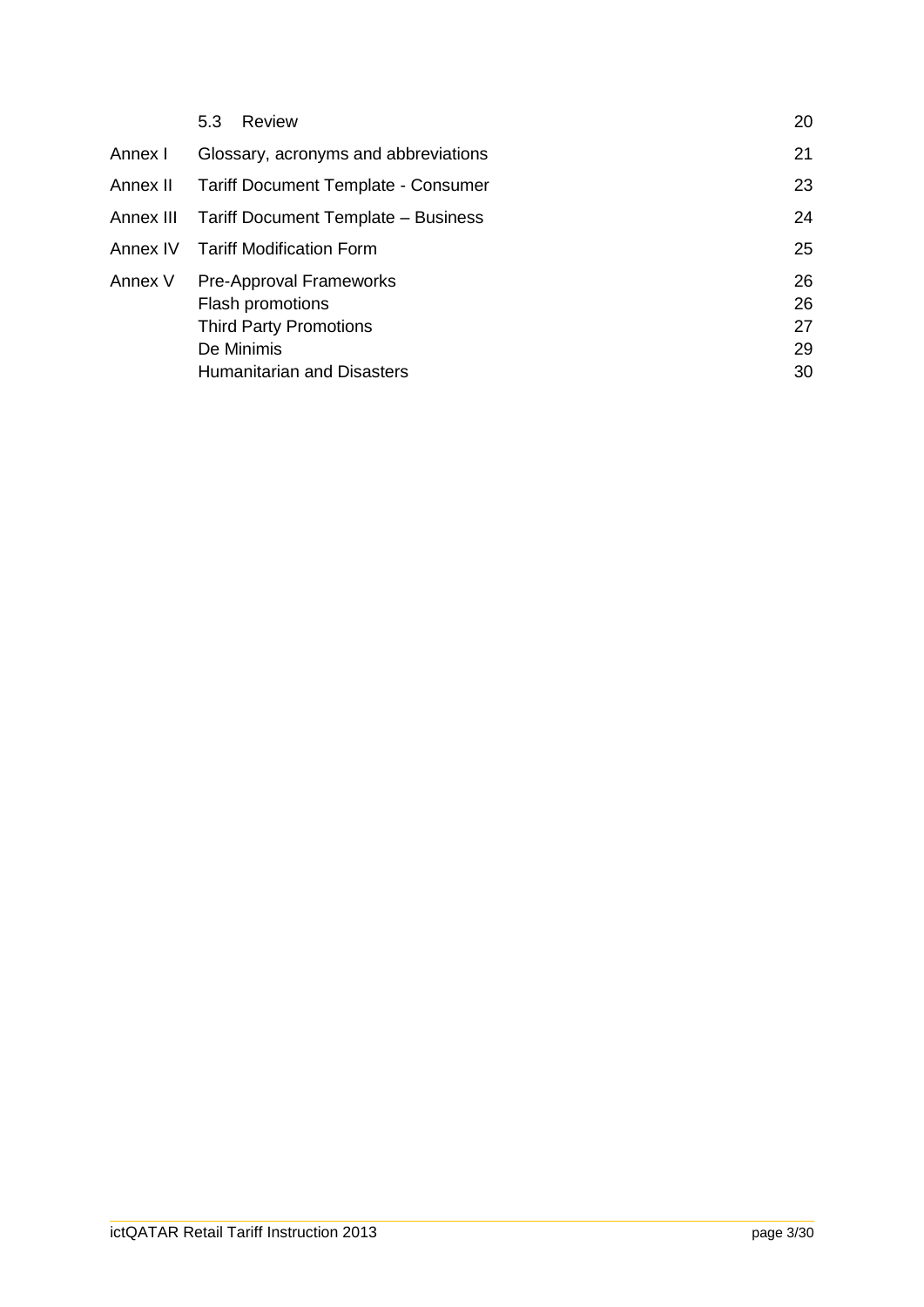# <span id="page-3-0"></span>**1 Introduction**

## <span id="page-3-1"></span>**1.1 Objective and Scope**

This Retail Tariff Instruction (**Instruction**) sets out the requirements which apply in relation to the retail tariff approval process. It is also intended to provide greater clarity around the type of tariffs that are permissible under the Applicable Regulatory Framework (**ARF**).

Please note that various consumer protection provisions, which are subject to a separate legal instrument of ictQATAR may influence the approval of retail tariffs.

This Instruction applies to Individually Licensed Service Providers (**SP**s) who offer retail Telecommunication Services to the public, including Dominant Service Providers (**DSP**) and non-DSPs.

This Instruction applies to Tariffs, defined in accordance with the Individual Licences and the Executive By-Law to mean:

> "any statement of prices, rates, charges or other compensation of any form (including related service descriptions or terms and conditions such as rebates, waivers or discounts) offered by a Service Provider regarding any of its services"

Wholesale tariffs are out of scope of this Instruction.

## <span id="page-3-2"></span>**1.2 Background**

This Instruction has been developed by ictQATAR following a public consultation<sup>1</sup> and cross consultation ("comment on comment") process with the industry.

The detailed discussions of the issues raised during the consultation process are contained in the Final Response Document (ICTRA 2013/09/25-A). This Instruction therefore should be read in conjunction with the Final Response Document for context and justification in relation to the requirements contained in this Instruction. It should also be read with the ARF including the terms and conditions of the relevant Individual Licenses held by the Service Providers.

This Instruction supersedes

- i. The previous "Instruction for Retail Tariff Approval and Notification Procedure Applicable to Promotions and Permanent Offers", dated 5 November 2009;
- ii. The "Notice Revised Interim Rules for Retail Tariff Assessment"<sup>2</sup>;
- iii. The earlier Order setting forth the rules and instructions for on-net/off-net price differentiation for Dominant Service Providers in Qatar dated 15 May 2011 (ICTRA 2011/05/15).

<sup>1</sup> the Consultation Document (ICTRA 2012/11/11) was issued on 08 December 2012

<sup>2</sup> RA-ASG/02-281211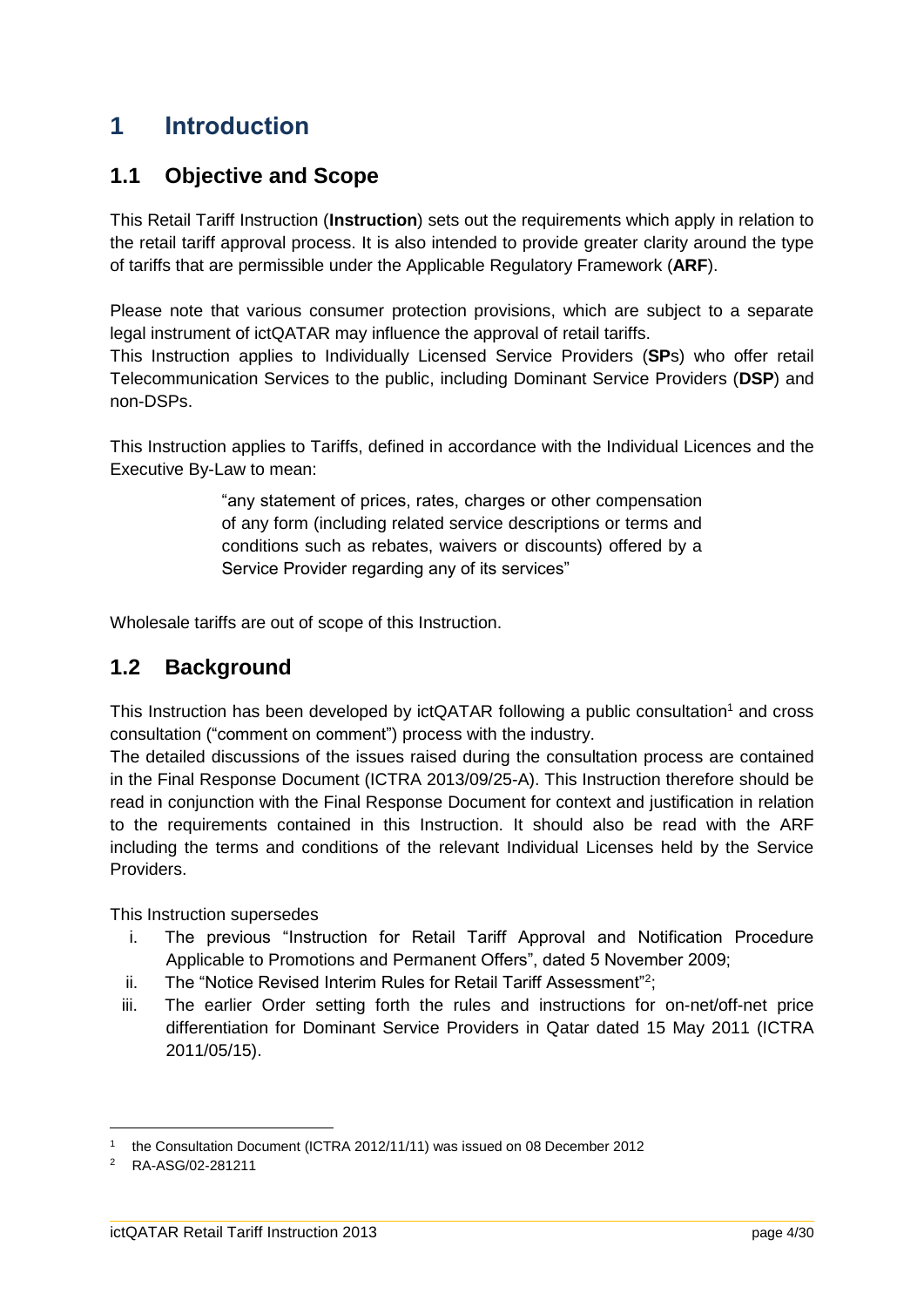As tariff proposal differ and evolve substantially this Instruction can only cover "typical" cases. Nevertheless, this Instruction should give the necessary guidance on how ictQATAR intends to proceed with retail tariff approvals. In the event ictQATAR adopts an approach which is materially different from this Instruction, due notice and explanation will be provided to SPs.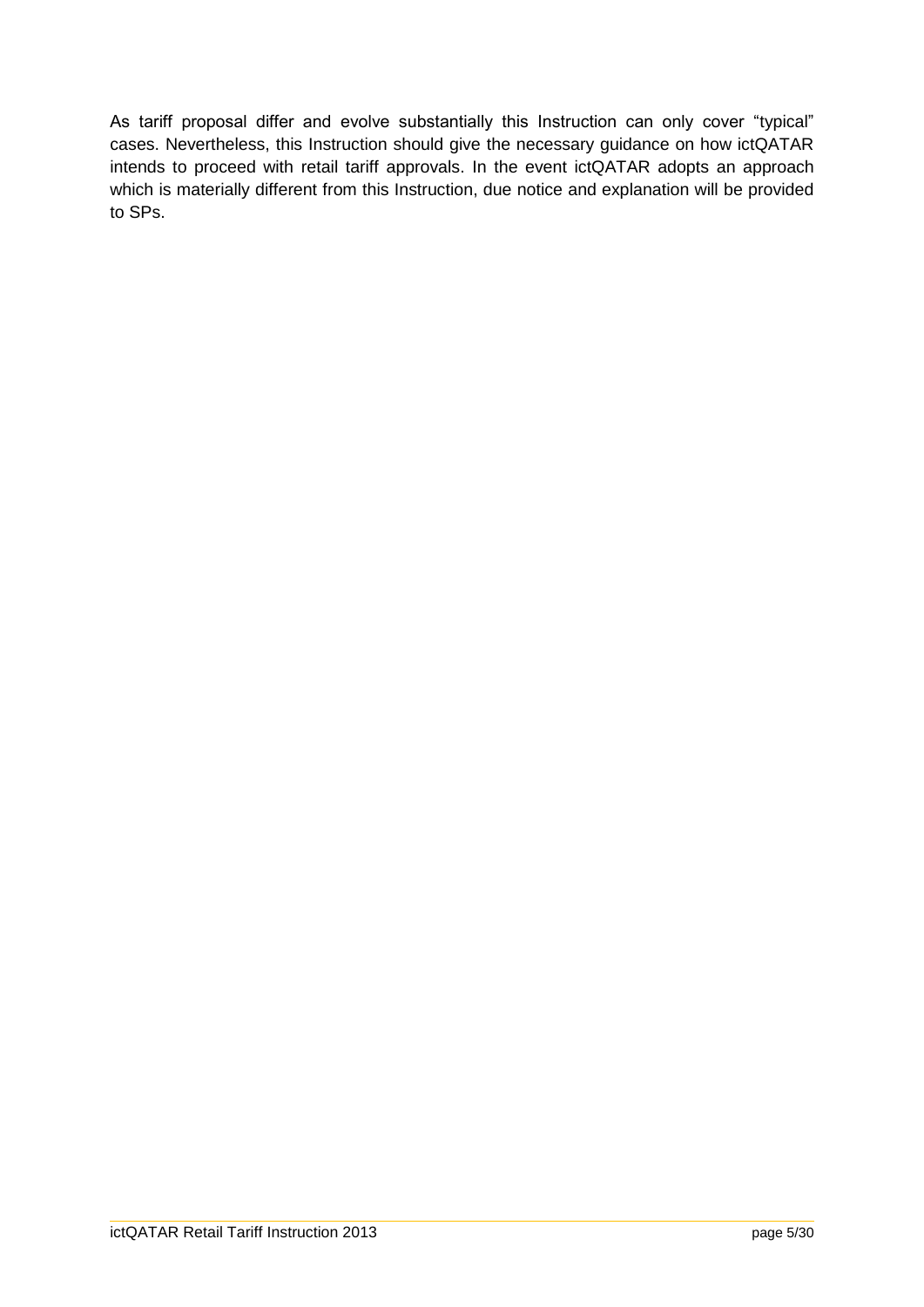# <span id="page-5-0"></span>**2 Legal Basis**

The key provisions concerning retail Tariffs are prescribed in:

- i. Chapter Six, Articles (26) to (33) of the Telecommunications Law;
- ii. Chapter Five, Articles (54) to (60) of the Executive By-Law; and
- iii. Clause 14 and Annexures  $D^3$  and  $I^4$  of the Individual Licenses.

The objectives for ictQATAR which are applicable to Tariff Regulation under Article (2) of the Telecommunications Law are:

- iv. Promoting the telecommunications sector in order to consolidate national, social and economic development;
- v. Enhancing the telecommunications sector's performance in the State of Qatar through encouraging competition and fostering use of telecommunications services;
- vi. Increasing customers' benefits and safeguarding their interests;
- vii. Identifying and addressing anti-competitive practices in the telecommunications sector.

Article 4(4) of the Telecommunications Law allows ictQATAR to set and enforce appropriate remedies to prevent SPs from engaging in or continuing anti-competitive practices

Article 4(8) of the Telecommunications Law empowers ictQATAR to safeguard the interests of customers, including setting rules for Tariff regulation.

Article (6) of the Executive By-Law empowers ictQATAR to take measures, actions and decisions as it deems appropriate to ensure that Individual Licensees and SPs comply with the provisions of the law, the By-law and the provisions of the Individual Licenses or to remedy their breaches.

Article (26) of the Telecommunications Law empowers ictQATAR to determine the elements necessary for the provision of Tariff offers, their approval and publication in respect to telecommunications services. IctQATAR may also set out other rules for regulating prices and Tariffs including the implementation of any programme for rate rebalancing or price cap.

Article (54) of the Executive By-Law provides that ictQATAR shall have the authority to review all Service Provider tariffs, including wholesale and retail tariffs, and to determine any requirements regarding tariffs, their approval and publication, and the ictQATAR may issue regulations or orders to regulate the tariffs of SPs.

Article (51) of the Telecommunications Law provides that SPs must provide the consumer with the terms of the service and any other terms and conditions and all Tariffs, rates and costs applicable to any telecommunications service.

Clause 3 of the Individual Licenses authorizes the SPs to provide the specified telecommunications networks and services in accordance with the terms and conditions of

<sup>3</sup> Procedures for Implementing and Revising Retail Tariffs

<sup>4</sup> Additional Obligations of Dominant Service Providers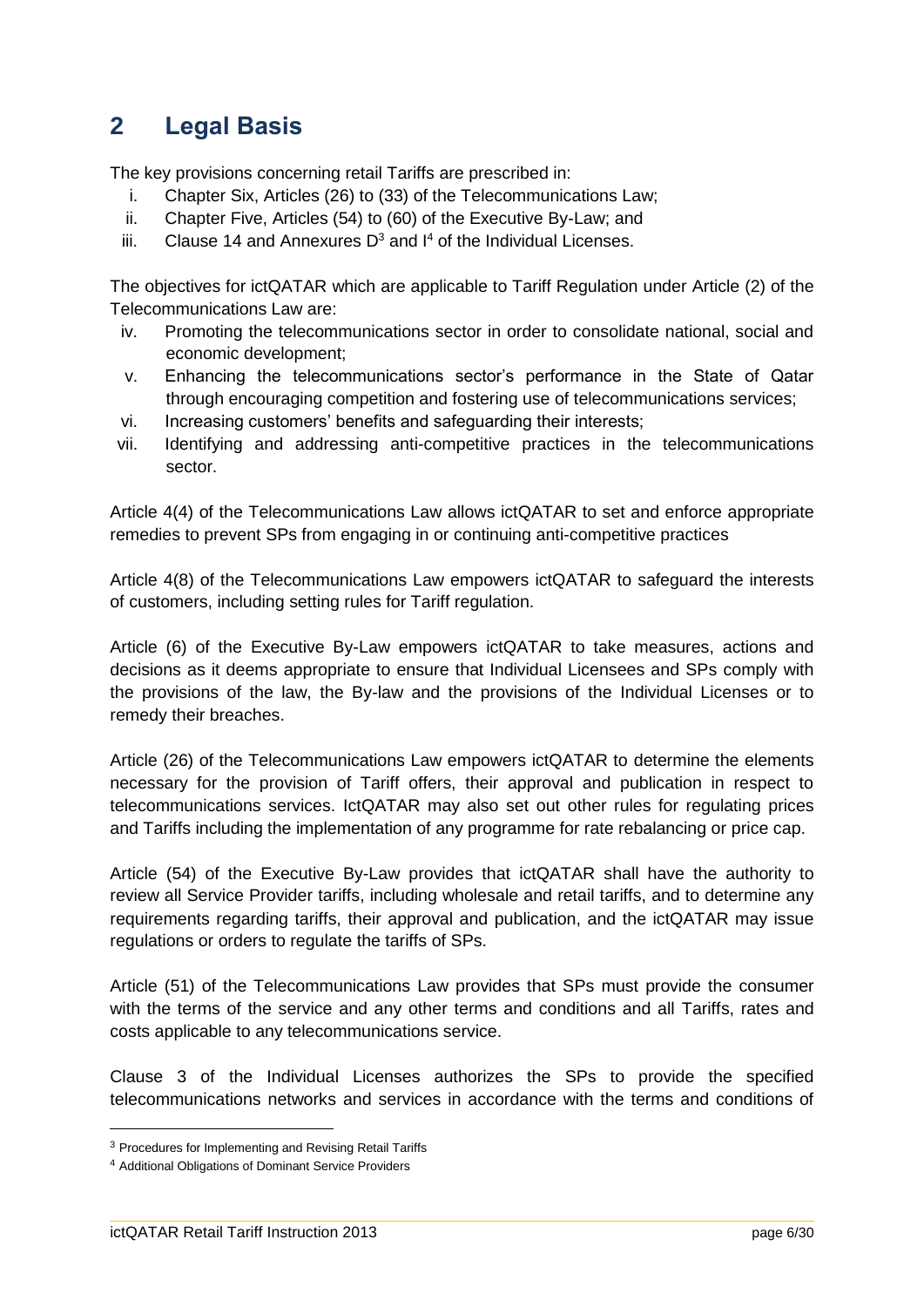the Individual Licenses and its annexures, relevant legislation, international treaties, and any regulations, including instructions issued by ictQATAR before or after the effective date of the Individual Licenses. Accordingly, ictQATAR may from time to time issue additional requirements as part of the terms and conditions of the Individual Licenses which are binding on the SPs.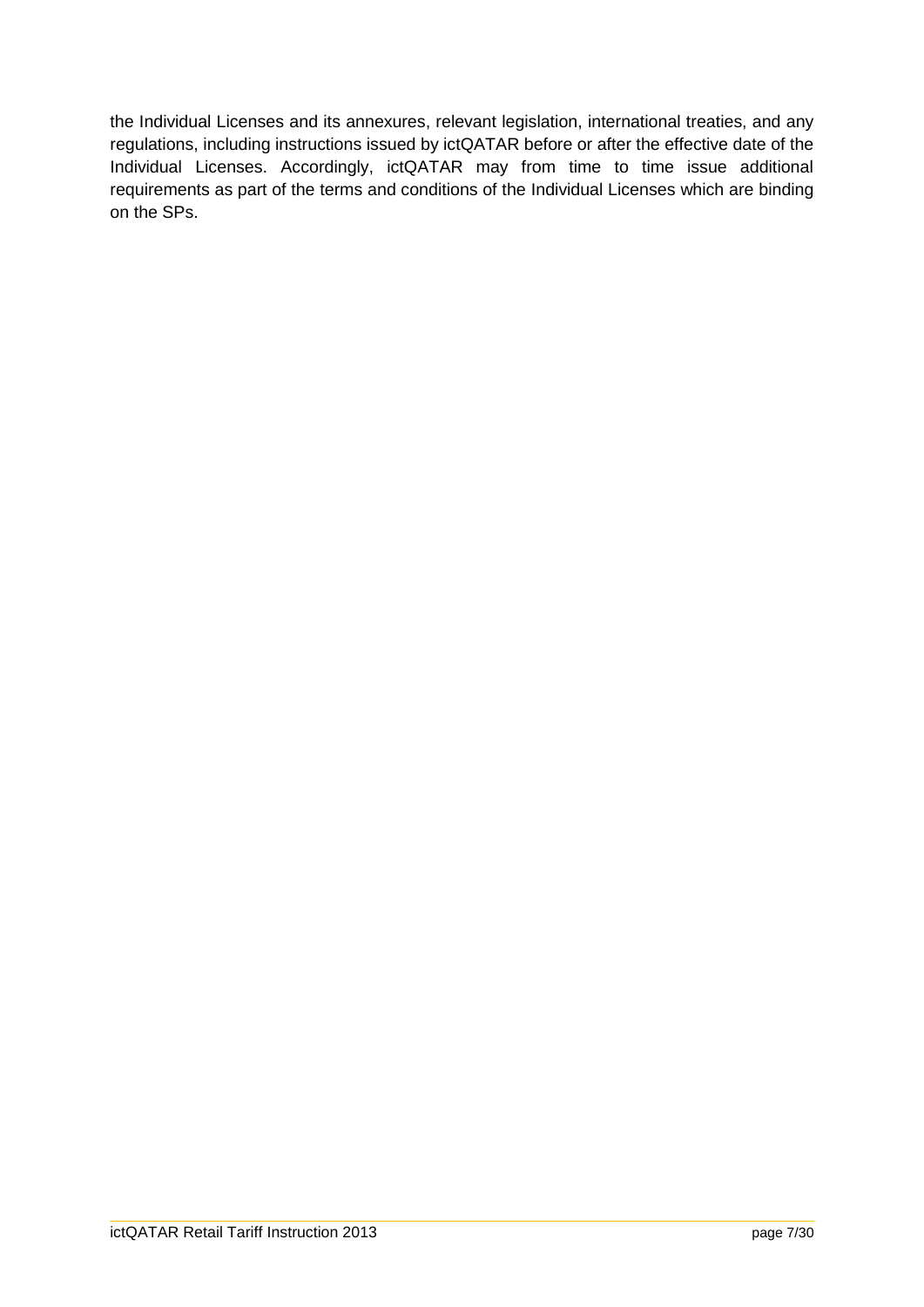# <span id="page-7-0"></span>**3 Provisions for all Service Providers**

## <span id="page-7-1"></span>**3.1 Introduction**

This section sets out the provisions which apply to all SPs who hold Individual Licenses.

## <span id="page-7-2"></span>**3.2 Tariff Filing and Tariff Approval**

#### **3.2.1 General Provision**

<span id="page-7-3"></span>All Public Telecommunications Services must be offered pursuant to a Tariff<sup>5</sup>.

A Tariff covers all terms and conditions related to the sale of a specific service. This may be included in various documents, e.g. in

- i. Standard Terms and Conditions (**T&Cs**), describing terms and conditions applicable to a group of tariffs;
- ii. Specific Tariff Documents for permanent or temporary offers.

All of these documents must be approved by ictQATAR.

Where a document such as T&Cs are applicable to multiple products they do not require a new approval for each new product or product version to which they apply.

The Offer of a SP must be documented in a Tariff Document. SPs must ensure that Tariff Documents:

- i. Are written in plain language and easily understood by a typical consumer;
- ii. Contain any and all of the SPs proposed Tariffs or modifications thereto (including any discounts and promotions) and must be provided to ictQATAR in a format that is clear, legible and easily understood<sup>6</sup>;
- iii. Contain the terms and conditions that identify, among other things, the products and services on offer, related products and services, objectives of the offer, whether it is a promotion or a readjustment, a clear statement of the applicable prices and the units to which they apply, rounding practices, use of increments, minimum commitment periods or minimum volumes, cancellation policies, special considerations, the period of the Tariff, and any other elements of the offer that are material to the service provided and the consideration to be paid;
- iv. Includes any charges for services and/or equipment not otherwise subject to Tariff control but which are included as part of the service offered;
- v. Contain the relevant marketing names of the Tariff or Offer.

<sup>5</sup> Licences Annexure D 1.2 All Public Telecommunications Services must be offered pursuant to a Tariff in accordance with the following provisions, except with respect to the Tariff filing, review and publication procedures set forth in Sections 1.10.1, 1.10.2, 2 and 3

<sup>6</sup> Licences Annexure D 1.3: The Licensee shall make available to the Supreme Council for its review any and all of the Licensee's proposed Tariffs, or any modifications thereof, for Public Telecommunications Services (including any discounts and promotions). All approved or notified Tariffs must be provided in a format that is clear, legible and easily understood. The Licensee shall ensure that all Tariffs are complete, with full details of all charges, terms and conditions of the Tariff including the charges for any services or equipment not otherwise subject to Tariff control that are included in as part of a service.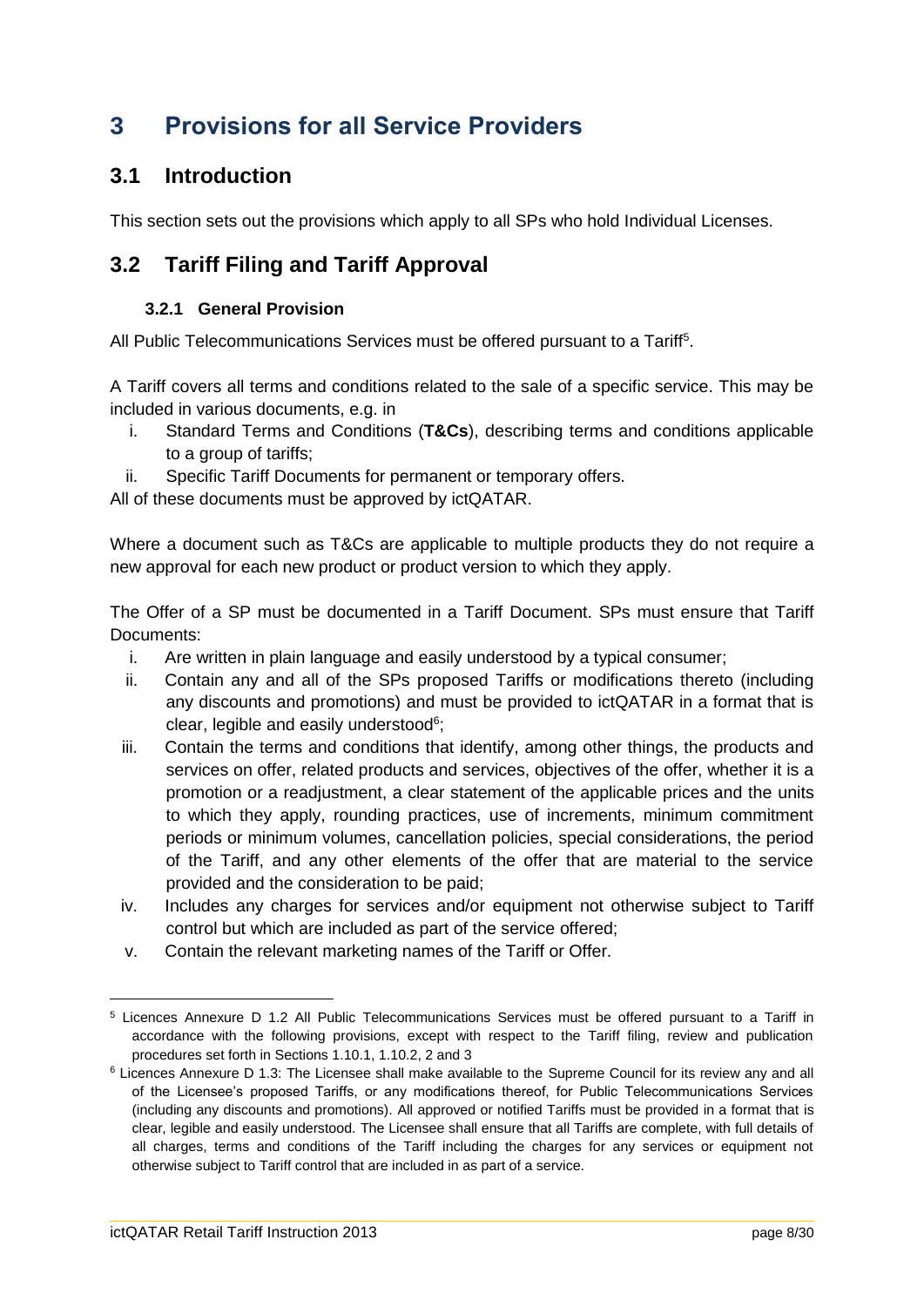Any proposed changes to a Tariff must be submitted to ictQATAR for approval prior to implementation. SPs are not permitted to make unilateral changes to a Tariff.

#### <span id="page-8-0"></span>**3.2.2 Tariff Filing**

Service Providers must ensure that:

- i. Tariffs are filed fourteen days in advance;
- ii. New Tariffs are filed in accordance with the templates set out in [Annex II](#page-22-0) [Tariff](#page-22-0)  [Document Template](#page-22-0) - Consumer and [Annex III](#page-23-0) - [Tariff Document Template –](#page-23-0) [Business;](#page-23-0)
- iii. Modifications to existing Tariffs must be filed in accordance with the template set out in [Annex IV](#page-24-0) - [Tariff Modification Form;](#page-24-0)
- iv. All calculations and explanatory documents are filed with tariff submission. All calculations must be in Excel format and well documented;
- v. All Tariff submissions and related notification must be sent to [tariffs@ict.gov.qa,](mailto:tariffs@ict.gov.qa) with individual members of the ictQATAR tariff team copied in the email.

For the avoidance of doubt, the filing requirements prescribed above also apply to:

- i. Framework agreements, discount schemes, bonus schemes and loyalty programmes;
- ii. Tariffs that have been created for specific customers or sub-segments of customers;
- iii. Customer Value Management offers (CVMs);
- iv. All tariffs regardless of whether the services are to be rendered within or outside of Qatar (e.g. roaming and calling cards).

#### <span id="page-8-1"></span>**3.2.3 Tariff Meetings**

- i. A Tariff meeting is considered equivalent to a filing by SPs.
- <span id="page-8-2"></span>ii. Official positions are exchanged in writing.

#### **3.2.4 Review Period**

SPs are bound by the review period prescribed in their respective Individual Licenses.

A Tariff meeting is considered equivalent to a fresh filing and will therefore re-start the review period applicable to the licensees.

#### <span id="page-8-3"></span>**3.2.5 Time for Implementation of Tariffs**

SPs must ensure that the approved Tariff is implemented within six months from receipt of the full approval unless otherwise agreed with ictQATAR.

If this time is elapsed without implementation of the product, the SP must re-file the Tariff if they wish to implement it.

## <span id="page-8-4"></span>**3.3 Publication**

SPs must publish the following information on its website:

i. Standard Terms and Conditions (**T&Cs**)

The current version of any terms of service or other T&Cs as approved by ictQATAR;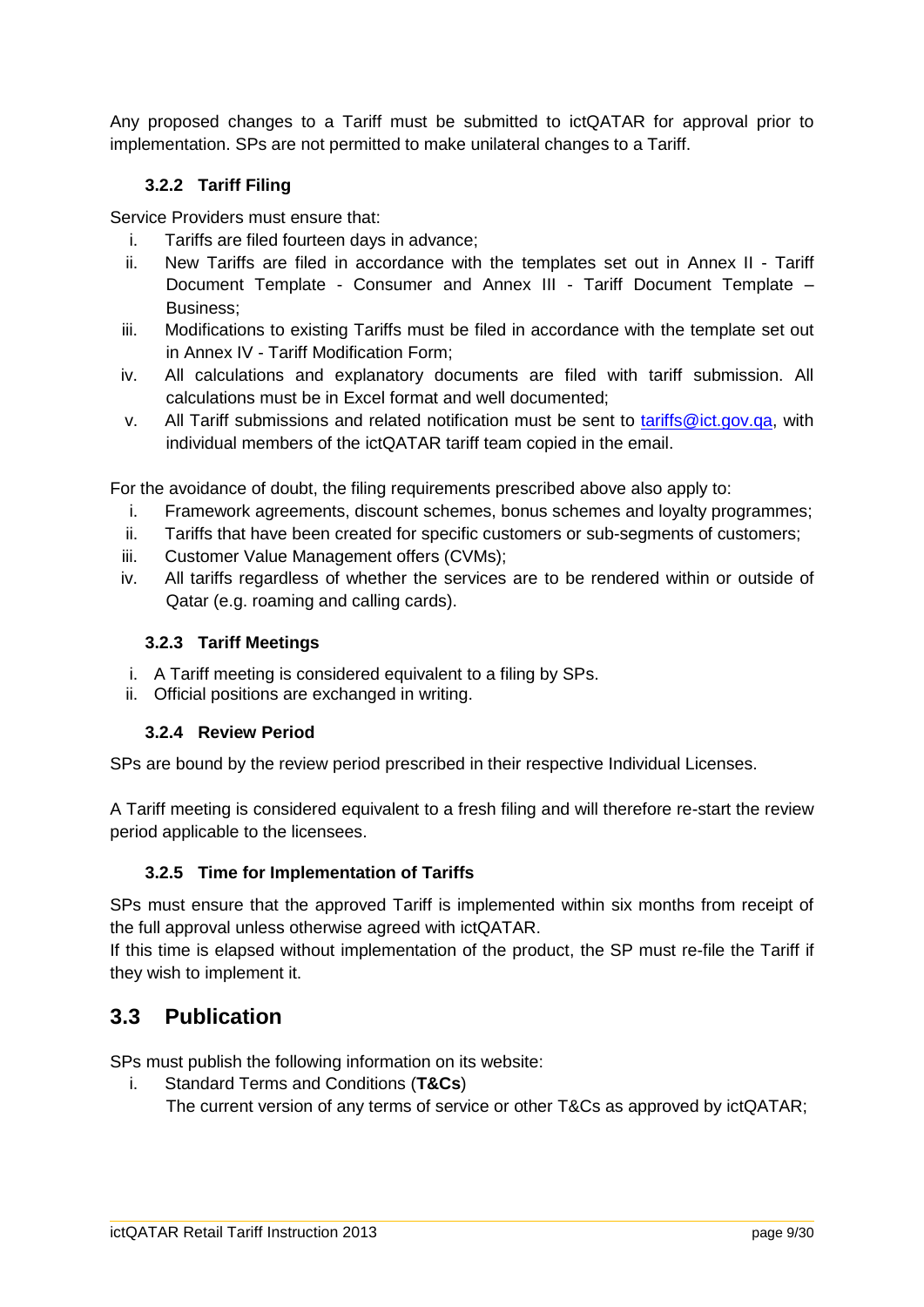- ii. Its Tariffs and if applicable, any rates and charges for any equipment or services, including all approved Tariffs. This must include the effective date of the Tariff<sup>7</sup> which must be no later than the start of the day on which the Tariff is being offered; and
- iii. The official website address and contact information of ictQATAR, informing Customers that they may contact ictQATAR in the event they are unable to resolve a dispute/s with their Service Provider. The website must also contain a clear statement that the Service Provider is regulated by ictQATAR under the Law, By-Law and any other applicable laws.
- iv. If required by ictQATAR, SPs must publish Tariffs in every telephone directory<sup>8</sup>.

SPs must also provide:

- i. A user-friendly navigation system that allows a customer to locate the information prescribed in section 3.3 (i) and (ii).
- ii. Upon request from a Customer, the relevant Tariff Documents, which must be made available at all of the SP's business premises at all times $9$ .

#### <span id="page-9-0"></span>**3.3.1 Price Increase**

 $\overline{a}$ 

In the case of a price increase, SPs must notify Customers of the approved Tariff at least 21 days in advance of the effective date of the Tariff, or such other period or date specified by ictQATAR.<sup>10</sup>

In case of recurring charges, SPs must notify any increase in price at least one chargeable period in advance, i.e. at least one month in advance in the case of a monthly recurring charge.

SPs must publish any increase in price in at least one local Arabic newspaper and one local English newspaper. For mobile subscribers, price increases must also be announced via SMS/USSD.

Licences Annexure D 1.6: The Licensee shall provide adequate notice to the public of any proposed Tariffs in accordance with the Applicable Regulatory Framework. The Licensee shall publish the Tariff and prominently display the details of the Tariff, including its effective date, on its website in a manner that enables remote access to the public free of charge. Unless the Supreme Council has consented to or instructed the Licensee in writing to suspend or terminate the publication of Tariffs on the Licensee's Website, the Licensee shall maintain such publication continuously during the entire term of validity of the Tariff and for an immediately subsequent period of no less than six (6) weeks. Any Tariff that is no longer in effect will be clearly marked as such, including the date of termination or expiry and a reference to any superseding Tariff.

<sup>8</sup> Article (99) of the Telecommunication By-Law

<sup>&</sup>lt;sup>9</sup> Licenses Annexure D (1.5): The Licensee shall maintain paper copies of its Tariffs at its business premises in a location that is accessible to its Customers or potential Customers, and copies shall be readily available for inspection, free of charge and during regular business hours. No later than five (5) days following receipt of a written request from a Customer, the Licensee shall send to the Customer a copy of a Tariff, or the relevant portion thereof, for a charge that shall not exceed the reasonable cost actually incurred by the Licensee to accommodate the Customer's request.

<sup>10</sup> Licences Annexure D 2.2, D 3.3: All proposed Tariffs involving a price increase shall be notified to Customers at least twenty-one (21) days, or such other period as the Supreme Council may specify, in advance of the effective date of the proposed Tariff. Such notification may be made by means of newspaper or other advertising or by such other means as the Supreme Council may specify.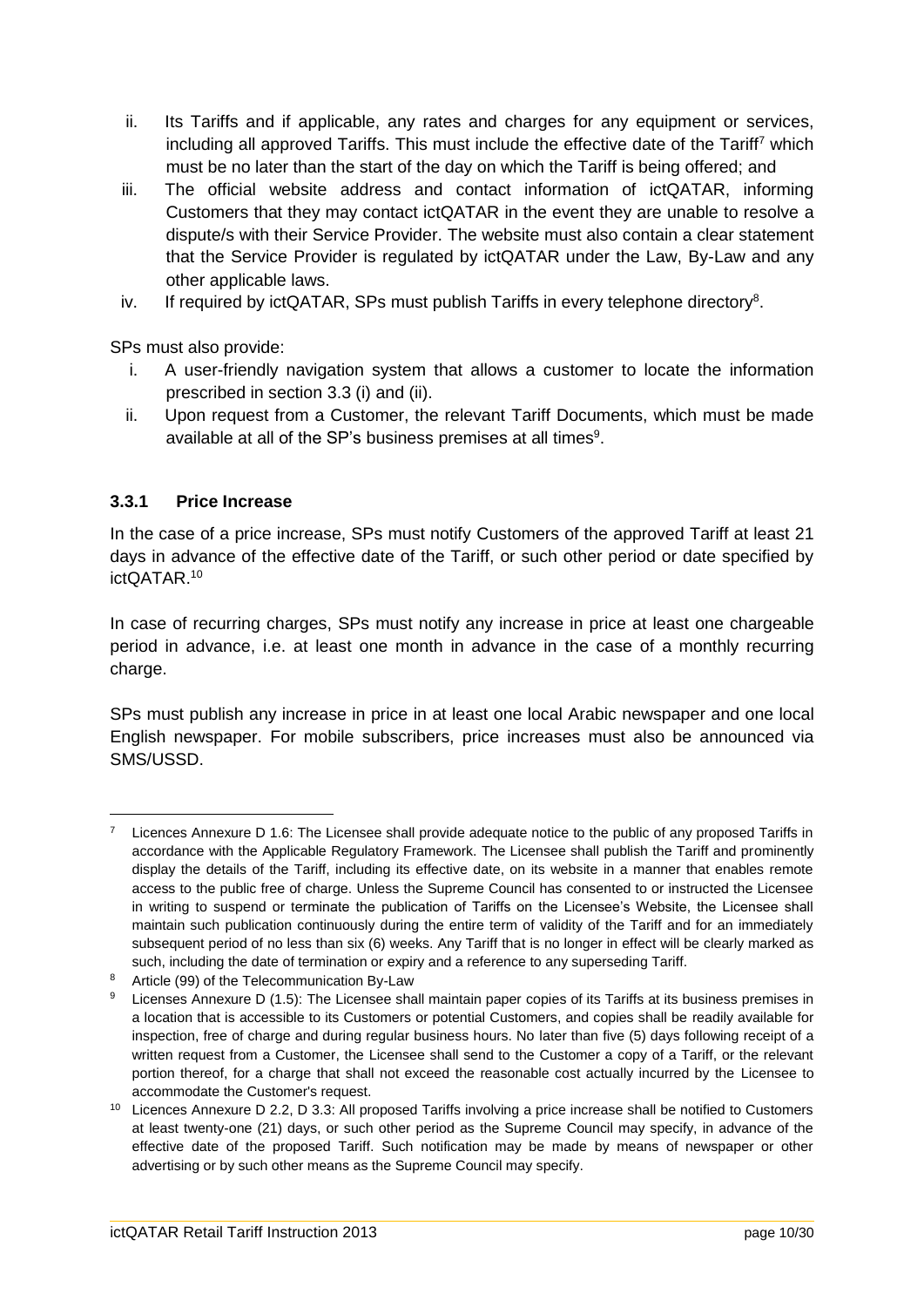## <span id="page-10-0"></span>**3.4 Information Requests**

Upon request by ictQATAR, SPs must provide accurate information relating to any Tariff. including costs, revenues, terms and conditions and methods of composing the Tariff<sup>11</sup>.

Requested information must be accurate and delivered within the timeline specified by ictQATAR.<sup>12</sup>

Any request for the extension of a deadline must be accompanied by a convincing justification and filed at least five days before the expiry of the original deadline.<sup>13</sup>

The request for information will terminate the applicable Review Period for approval of the Tariff. A fresh Review Period will commence on receipt of the requested information.

### <span id="page-10-1"></span>**3.5 Promotional Offers**

#### **3.5.1 Duration of Promotion**

<span id="page-10-2"></span>SPs must:

- i. Limit promotions to a maximum of three months;
- ii. Ensure that Promotional Offers do not tie or lock-in customers to long-term contracts;
- iii. Ensure that the maximum contract period applicable, following an acquisition promotion, is the Minimum Service Period (cf. section [3.6\)](#page-11-0) established by ictQATAR for Consumers and Business Customers.

#### <span id="page-10-3"></span>**3.5.2 Repetition of Promotional Offers**

SPs must ensure that promotions are not repeated for the same Tariff until 6 months after the promotional offer has expired. This applies to the underlying tariff item or items that is subject to the initial promotion (i.e. at destination level, mobile data or connection charge).

For the avoidance of doubt, this does not include Flash Promotions i.e. promotions that do not exceed two calendar days or 48 hours.

#### <span id="page-10-4"></span>**3.5.3 Overlapping Promotional Offers**

<sup>11</sup> see e.g. Licences Annexure D 1.7: Following receipt of a written request from the Supreme Council seeking information to any Tariff, including costs, revenues, terms and conditions, and methods of composing the Tariff, the Licensee shall deliver the requested information to the Supreme Council in a concise and reasonably detailed manner within the timeframe specified in the request.

<sup>&</sup>lt;sup>12</sup> Article (131) Telecommunication By-Law: The recipient of an Information Request shall cooperate fully and shall provide true and complete answers to the questions posed within the timeframe established by the General Secretariat.

<sup>&</sup>lt;sup>13</sup> Article (129) Telecommunication By-Law: The Information Request shall specify the data that is required, identify the proceeding and purpose for which the data is being collected, and indicate the time period within which the information must be supplied to the General Secretariat. The General Secretariat may extend the deadline for the submission of part or all of the information requested if the recipient of the Information Request provides a convincing justification, in writing, at least five (5) working days before the date on which the information is due.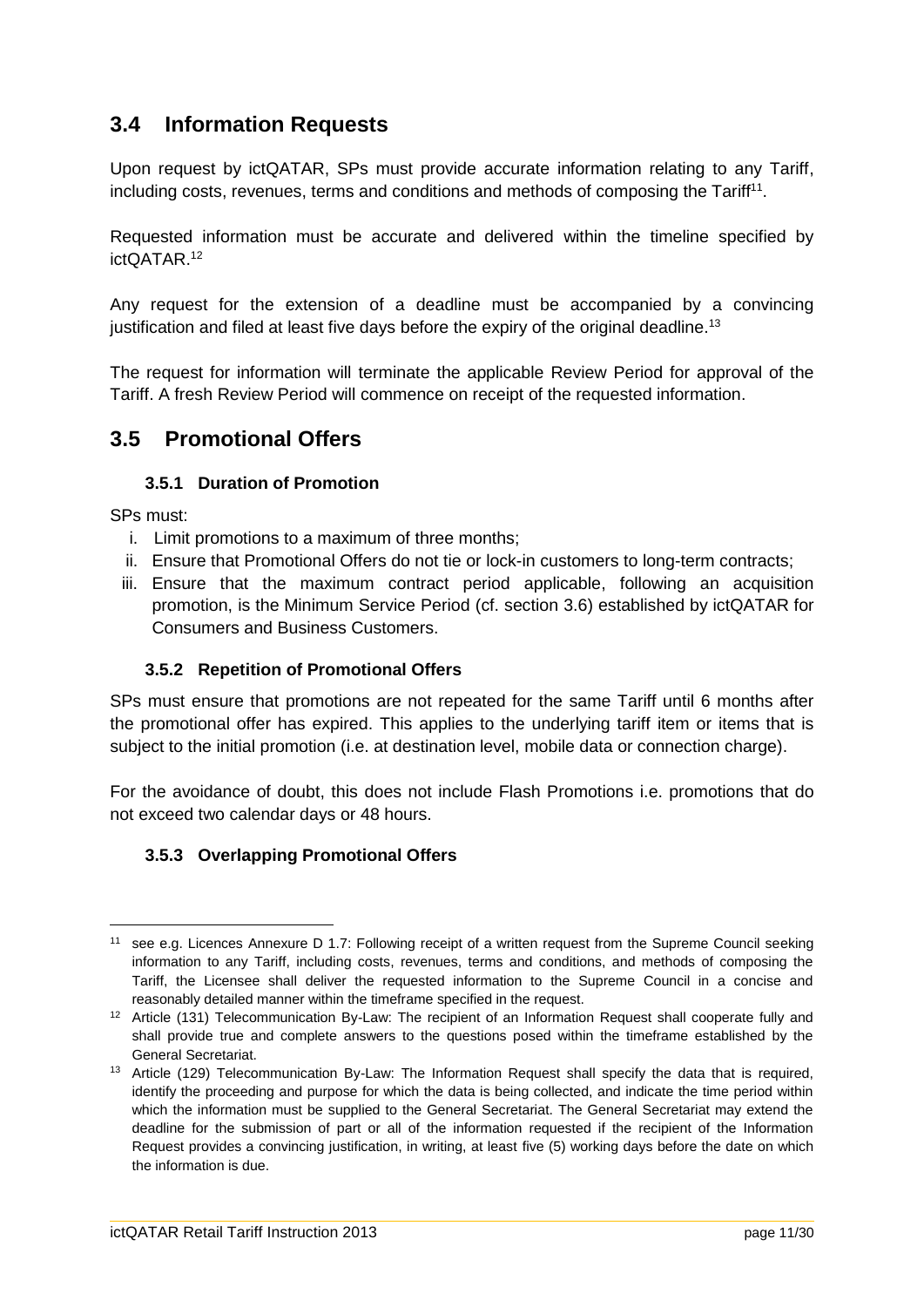Overlapping promotions, i.e. where a tariff item is affected (reduced) more than once due to the effect of a promotion are not permissible.

## <span id="page-11-0"></span>**3.6 Handset and Customer Premises Equipment Subsidy and SIM Locking**

Generally, SPs must not subsidise devices or engage in "SIM locking".

SPs are free to sell devices on an instalment or amortised basis and unbundled from Telecommunications Services. This can be achieved by e.g. a separate contract being taken out for an expensive device and paid for in periodic arrears. This contract must not be bundled with the underlying telecommunication service.

#### <span id="page-11-1"></span>**3.6.1 Mobile Device Subsidies: Handsets and Other Mobile Devices**

SPs are not permitted to:

- i. Subsidise any mobile device;
- <span id="page-11-2"></span>ii. "Lock" a device so that it can only be used with the SP's own SIM cards.

#### **3.6.2 Fixed Device Customer Premises Equipment (CPE) Subsidies**

#### **Network specific CPE**

SPs may provide equipment necessary for the provision of services (as an integral part of the service) and which are not available in the open market **without** a separate charge. This would typically include devices such as an Optical Network Terminal for fiber broadband.

#### **Non-Network specific CPE**

SPs may provide CPE (e.g. WIFI router) without any additional charge, provided that the cost to the SP is not more than the connection revenue plus the first month's revenue of the associated service.

All CPE exceeding the value described above must be sold separately. This applies for Business and Consumer services.

## <span id="page-11-3"></span>**3.7 Minimum Service Period, Commitment Period and Cancellation Policy**

#### **Minimum Service Period**

SPs are subject to the Minimum Service Period of **three months** unless an objective justification is provided demonstrating the reasons why it is necessary to offer a longer minimum service term.

For clarification, in the event a customer wishes to cancel the subscribed service within the Minimum Service Period, SPs are entitled to collect the full charges for the Minimum Service Period.

SPs must not provide any additional benefit for an extended contract period and customers must be entitled to terminate the service subscribed after the Minimum Service Period without any penalty/payment.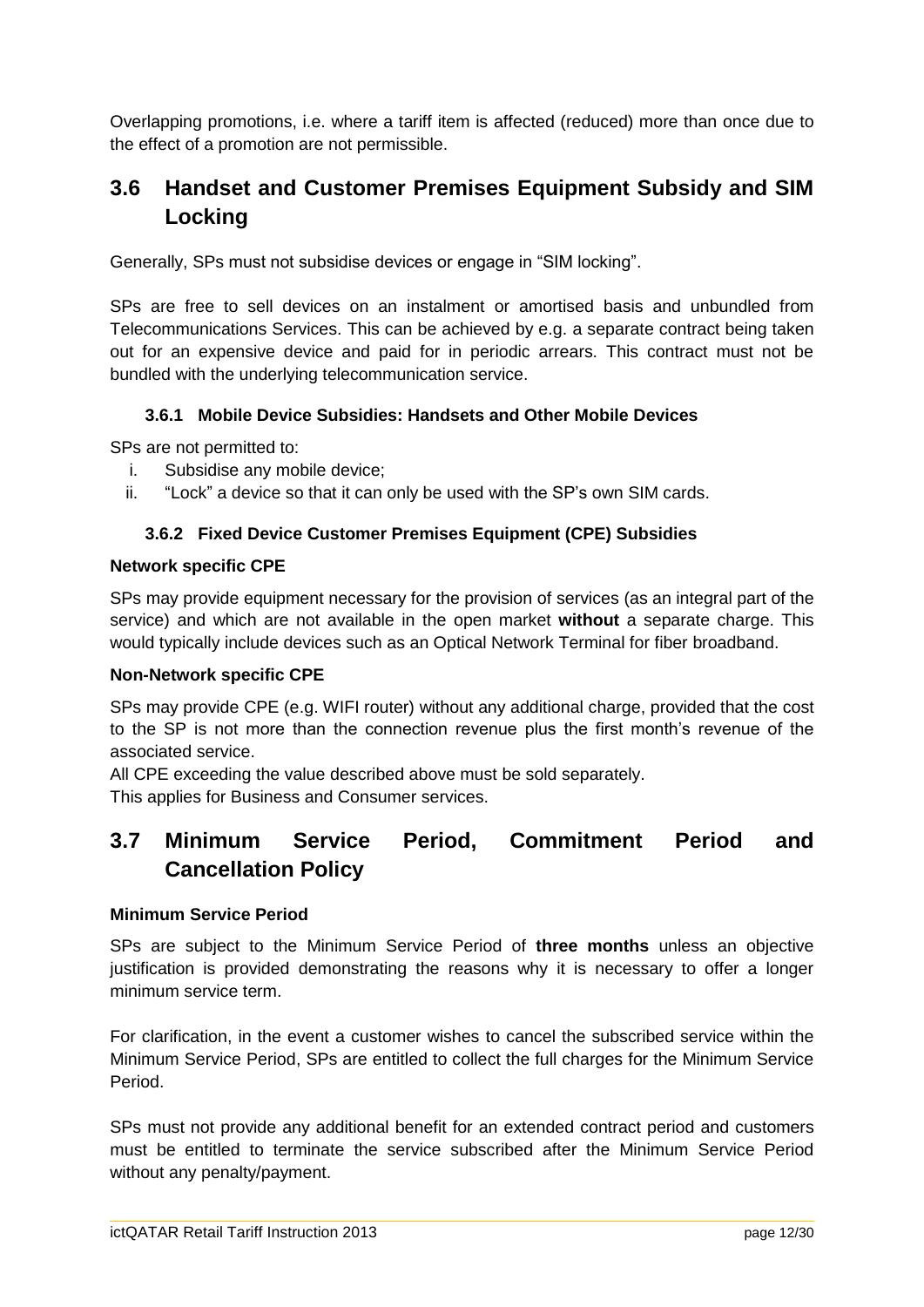## <span id="page-12-0"></span>**3.8 Minimum Validity Period of Credit**

| <b>Credit</b>             | <b>Duration</b>    | <b>Explanation</b>                               |
|---------------------------|--------------------|--------------------------------------------------|
| Less than or equal to QAR | 30 days or longer  | Including, but not limited to, pre-paid products |
| 10                        |                    | vouchers, top up credit and bonus credit         |
| Standard credit validity  | 6 months or longer |                                                  |

SPs must ensure that the Minimum Validity of Credit should be as follows:

Tariffs which include specific bundles of minutes/messages/data allowance must specify the period for which the included bundle remains valid, i.e. a monthly package of 10 min for 1 QAR per month must specify whether the 10 minutes will expire after one month, roll over to the second, third etc. month and then expire or continue rolling over as long as the customer subscribes to the plan.

## <span id="page-12-1"></span>**3.9 Easy To Remember Numbers**

SPs are entitled to charge for "easy to remember" (**ETR**) / "premium numbers" on condition that all charges will go entirely to charities / Corporate Social Responsibility (**CSR**) purposes. The SPs must maintain a record of this at all times for audit purposes by ictQATAR.

## <span id="page-12-2"></span>**3.10 Undue Discrimination**

All SPs are subject to the Undue Discrimination rule prescribed in their Individual Licenses.

SPs may offer differing terms if such terms can be objectively justified based on differences in supply conditions including differing costs, traffic volumes or a shortage of available facilities or resources. ictQATAR expects such objective justification to be typically based on cost.

SPs must submit sufficient justification for any discriminatory practice on a case by case basis and must cease the discriminatory conduct once directed by ictQATAR.

## <span id="page-12-3"></span>**3.11 Provisions for Sector Discounts**

Discounts for specific market sectors are not permissible, with the exception of the following:

#### **Education sector**

Discounts on existing Tariffs for the Education sector and of up to 20% only. These sector discounts are to be phased out by  $1<sup>st</sup>$  January 2016.<sup>14</sup>

#### **Qatar Society for Rehabilitation of Special Needs**

ictQATAR is currently allowing discounts on existing Tariffs for members of the Qatar Society for Rehabilitation of Special Needs (**QSRSN**).

SPs may offer up to 50% discount on their services as part of their Corporate Social Responsibilities (**CSR**) program based on the following:

<sup>14</sup> RA-PETA/03-290611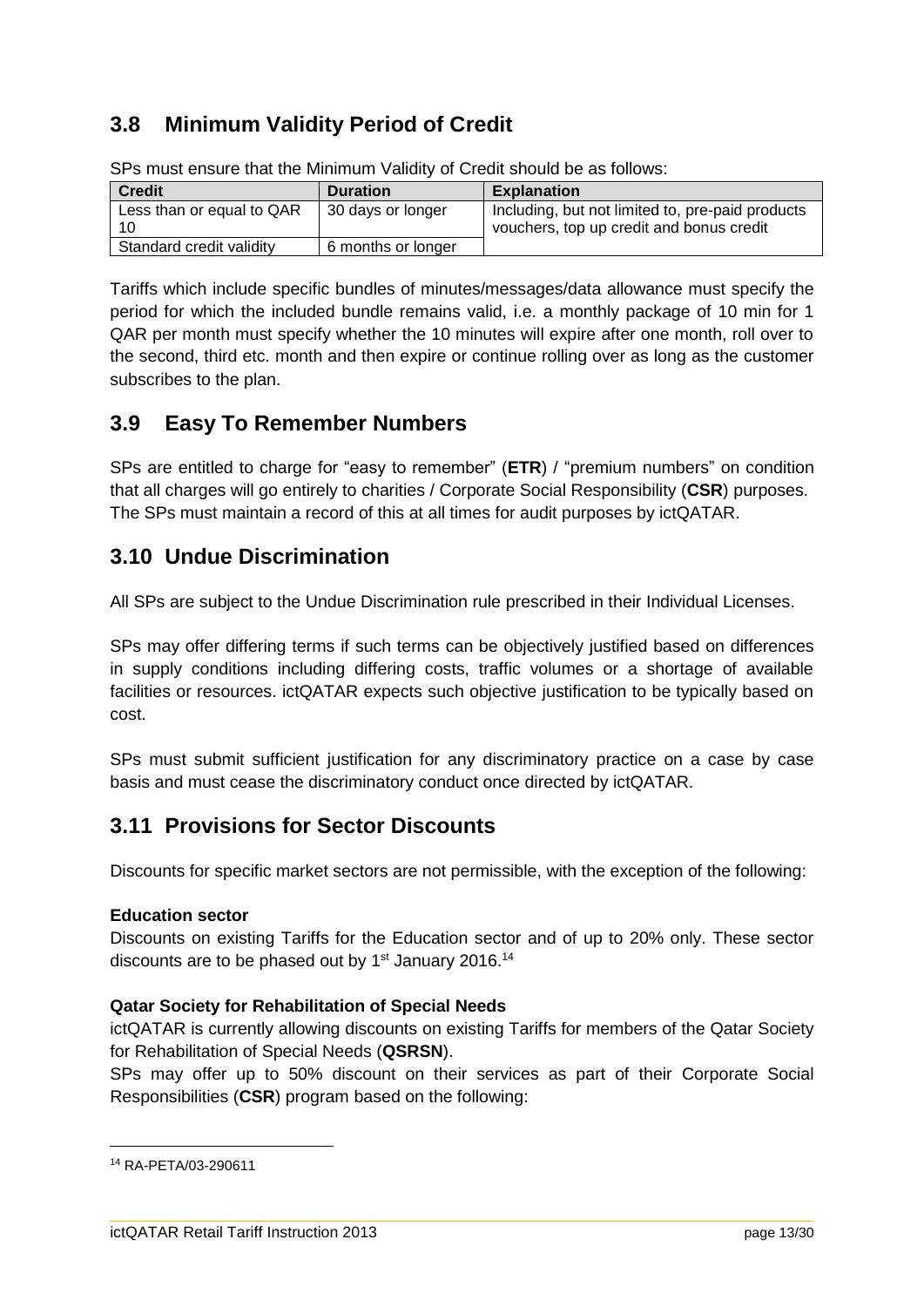- i. These discounts are applicable to the person with a special need only. No family member of a person with a special need OR employees working in the QSRSN is permitted to subscribe to the service.
- ii. If the person with the special need is unable to subscribe to the service by himself, a family member may subscribe on his/her behalf.
- iii. A person with a special need may only subscribe to one product in each service category.
- iv. The person with a special need must be registered with QSRSN in order to benefit.
- v. At the end of each January the SP will submit a service-uptake report to inform ictQATAR per service category:
	- number of subscribers:
	- number of new subscribers:
	- monthly recurring charges in QAR;
	- excess fees in QAR (where applicable).<sup>15</sup>

## <span id="page-13-0"></span>**3.12 Geographic Differentiation of Charges**

Unless specifically approved by ictQATAR, SPs must provide uniform pricing all over Qatar.

For the avoidance of doubt, this includes Promotional Offers and potential "cell based charging".

<sup>15</sup> RA-PETA/01-020810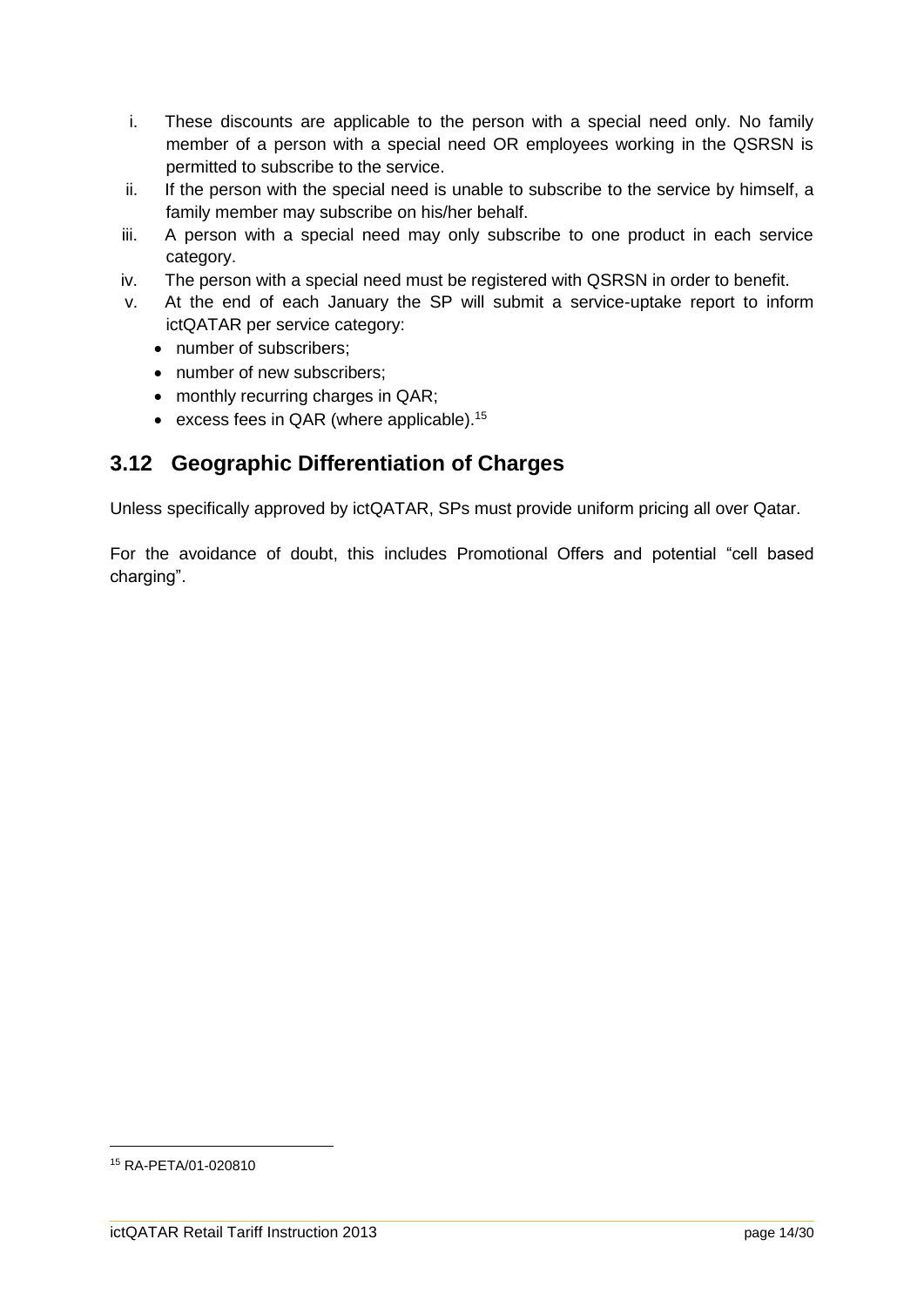# <span id="page-14-0"></span>**4 Specific Provisions for Dominant Service Providers**

In addition to the provisions set out in Section [3](#page-7-0) this section applies to SPs who have been designated as having a dominant position in one or more relevant markets. Also the Licenses of some SPs contain "as if dominant" provisions.

For the purpose of this Instruction they are referred to as Dominant Service Providers (**DSP**s)

Typically DSPs are **not** allowed<sup>16</sup> to

- i. Engage in predatory pricing;<sup>17</sup>
- ii. Price excessively;
- iii. Engage in a price-margin squeeze;<sup>18</sup>
- iv. Price below cost;
- v. Cross subsidise cost or revenue from one telecommunications service to another.

## <span id="page-14-1"></span>**4.1 Tariff Filing**

In addition to section 3.2.2 DSPs must ensure that all Tariffs are filed 28 days in advance.

### <span id="page-14-2"></span>**4.2 Cost Measures**

#### **4.2.1 Cost Base and Cost Standard**

<span id="page-14-3"></span>The current cost regime, as set out in "Regulatory Accounting System (**RAS**) Orders issued to Qatar Telecom (QTel) Q.S.C. (Ooredoo)" (ICTRA 2013/03/31-B) dated 31 March 2013 employs a Fully Allocated Cost (**FAC**) model, based on Historical Cost Accounting (**HCA**).

Therefore, ictQATAR requires cost justifications that satisfy this approach, including that all relevant cost elements (wholesale and retail) are taken fully into account. Relevant parameters and assumptions used in calculations have to be made transparent and fully explained.

#### <span id="page-14-4"></span>**4.2.2 Price Floor Formula**

 $\overline{a}$ 

Until ictQATAR has approved the RAS of a DSP and the DSP can demonstrate nondiscriminatory treatment of charging for wholesale inputs to its downstream competitors the DSPs are subject to the price floors based on the calculation set out below, unless otherwise determined by ictQATAR.

<sup>16</sup> E.g. Article (43)6, 7 and 9 of the Telecommunications Law. Under these provisions, it is prohibited for a DSP to supply competitive telecommunications services at prices below long run incremental costs or any other cost standard specified by ictQATAR.

Article (43) of the Telecommunications Law states specifically:

<sup>6 -</sup> Supplying competitive telecommunications services at prices below long run incremental costs or any other cost standard specified by the General Secretariat.

<sup>7-</sup> Using revenues or transferring a part of cost of a specific telecommunications service to subsidise another telecommunications service supplied

<sup>9-</sup> Performing any actions that have the effect of substantially lessening competition in any telecommunications market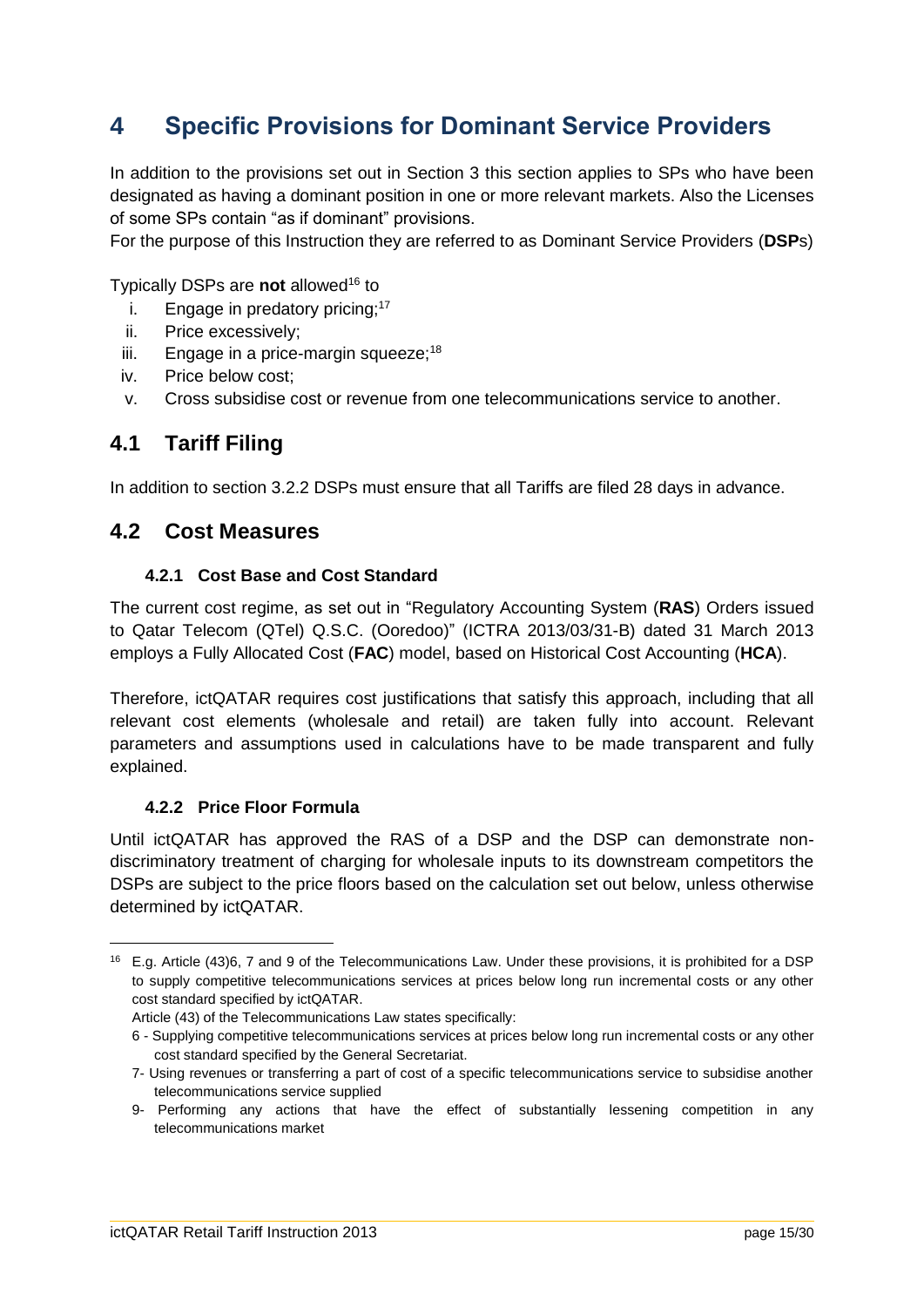For clarification, in the absence of an approved RAS, which is expected to provide accurate cost information in the required granular form, ictQATAR applies cost 'proxies' to estimate the price floor for providing telecommunications services. These cost proxies establish price floors. ictQATAR considers that any retail price above such a calculated price floor is above cost.

#### **Calculation of the price floors**

For international calls, originated from a mobile device Retail price floor for IDD calls = (MOR + IOT) x (1 + RMU) x (1 + CRF) / (1+ G<sub>IDD</sub>)

For national calls, originated from a mobile device Retail price floor for national calls =  $(MOR + MTR*%MT + FTR * (1-%MT))$  x  $(1.3 + RMU)$  x  $(1 + CRF) / (1+G<sub>NAT</sub>)$ 

This formula, in its generic format applies to key services and other services like, but not limited to, SMS, MMS and national calls. The origination and termination component is calculated as a weighted average. This reflects e.g. origination from fixed and mobile networks and IDD termination to various countries or group of countries.

The advertised rate (**AR**) has to exceed the price floor (AR>retail price floor).

| Mobile Origination Rate (MOR) | MTR is taken as a proxy                                   |
|-------------------------------|-----------------------------------------------------------|
| Mobile Termination Rate (MTR) | as set by ictQATAR and reflected in the contracts         |
|                               | between the SPs                                           |
| Fixed Termination Rate (FTR)  | as set by ictQATAR and reflected in the contracts         |
|                               | between the SPs                                           |
| Inter Operator Tariff (IOT)   | out-payment of the local operator for terminating the     |
|                               | call abroad. This is supplied by SP for the destination   |
|                               | in question. If more than one country is included in the  |
|                               | offer the weighted average of all of these countries is   |
|                               | taken                                                     |
| %MT                           | Percentage of calls termination on the mobile network     |
| $1 - %MT$                     | Percentage of calls termination on the fixed network      |
| Retail Mark-Up (RMU)          | In order to arrive at the total cost per/ minute, retail  |
|                               | costs such as those for marketing, advertising and        |
|                               | billing must be taken into account. An international best |
|                               | practice used to account for these costs is to add        |
|                               | between 20% to 30% as retail mark-up to the               |
|                               | wholesale cost. To be prudent, ictQATAR has               |
|                               | consciously chosen the higher end of the benchmark        |
|                               | (30%) for these costs                                     |
| Compound Risk Factor (CRF)    | Proxy formulas and other factors like e.g. Projection of  |
|                               | usage figures involves inherent uncertainties. The        |
|                               | Compound Risk Factor (CRF) is used in order to            |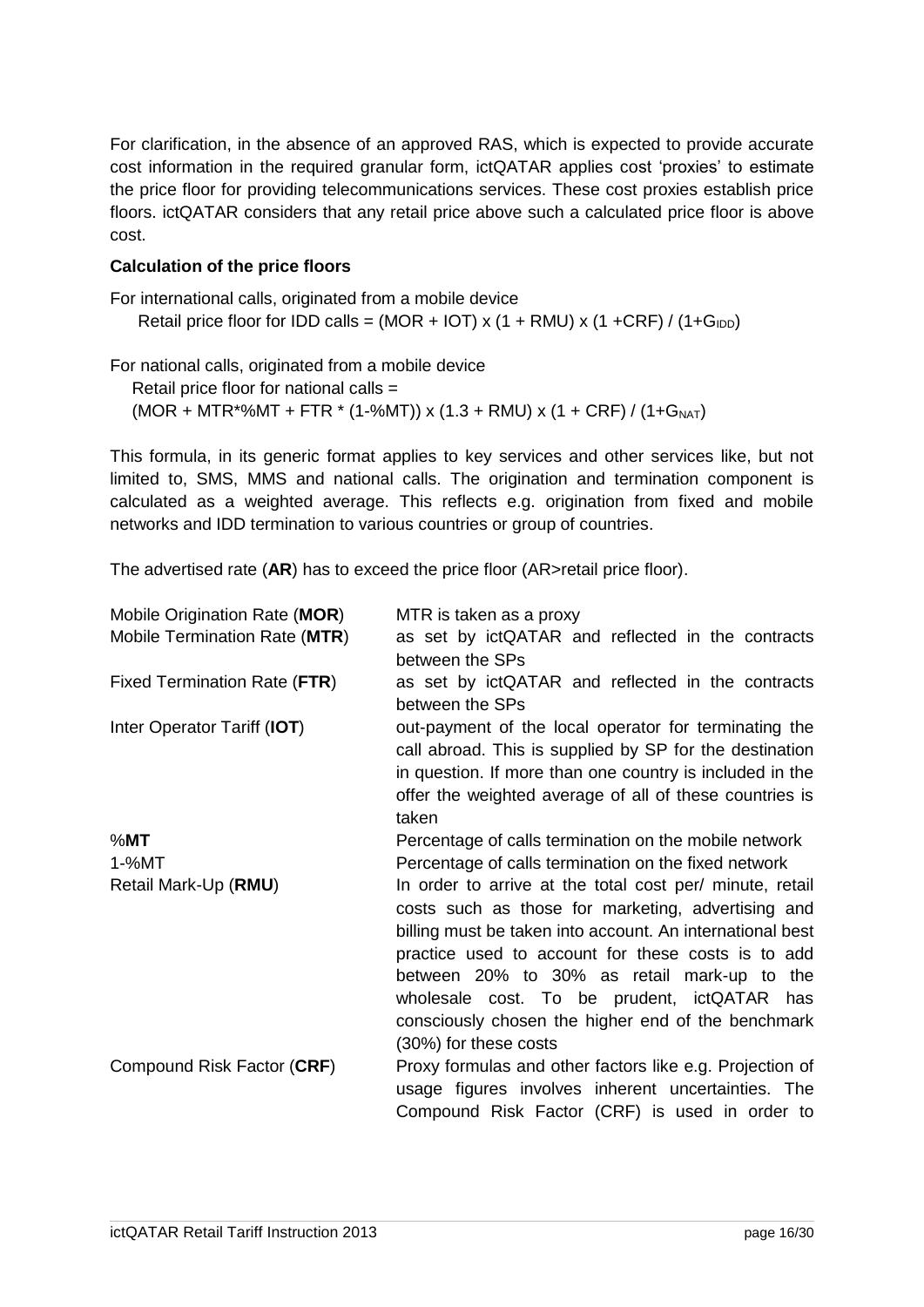mitigate the risk that these uncertainties may cause the offer to be below  $cost^{19}$ 

Granularity National (**GNAT**) and

Granularity International IDD (G<sub>IDD</sub>) express the difference between the actual (technical) call in exact seconds, versus the billed duration, which is always rounded up to the next full minute (60 sec increment). In Qatar calls are typically charged per full minute (also referred to as "60/60"). This means that if the actual call duration is 61 seconds, the customer is charged for a full two minutes (120 seconds). Therefore the average call duration of calls has to be taken into account when calculating the price floor. Including the "granularity factor" in the formula produces a minimum advertised price. As the "granularity factor" can be significant (i.e. short phone calls), the advertised price can be significantly lower than the "pure" rate (e.g.  $[MOR+MTR] \times (1+RMU)$ ) without the "granularity factor". Therefore the advertised price (AP) has to exceed the price floor. The test for international calls, originated from a mobile device is hence:  $AP \ge (MOR + IOT) \times (1 + RMU +$  $CRF$ ) / (1+ $G<sub>IDD</sub>$ ).

#### **Absence of wholesale rates**

In the absence of wholesale rates (e.g. mobile data, leased lines), ictQATAR may chose appropriate proxies.

If ictQATAR finds, at its sole discretion, that a price (change) will potentially disturb the market, ictQATAR will typically not be minded to approve such a price, but defer the decision till the DSP produces objective cost figures, typically out of a RAS.

### <span id="page-16-0"></span>**4.3 Discounts**

#### **4.3.1 Discount Justification and De Minimis Provisions**

<span id="page-16-1"></span>DSPs must objectively justify all discounts. De Minimis Provisions for Promotional Offers The exception for this are de minims provision for some categories of discounts.

In the current market situation in the presence of high EBITDA and profit margins ictQATAR regards the following discounts provisions as justified and not distorting competition as "de minimis" for Promotional Offers:

- i. Single service element
- Discounts of up to 10% for a single service element for promotional offers;
- ii. One month rental off
	- Discounts of up to one month rental for short term promotional offers;
- iii. Installation fee

<sup>19</sup> Notice on Revised Interim Rules for Retail Tariff Assessment Ref: RA-ASG/02281211 Date 28/12/2011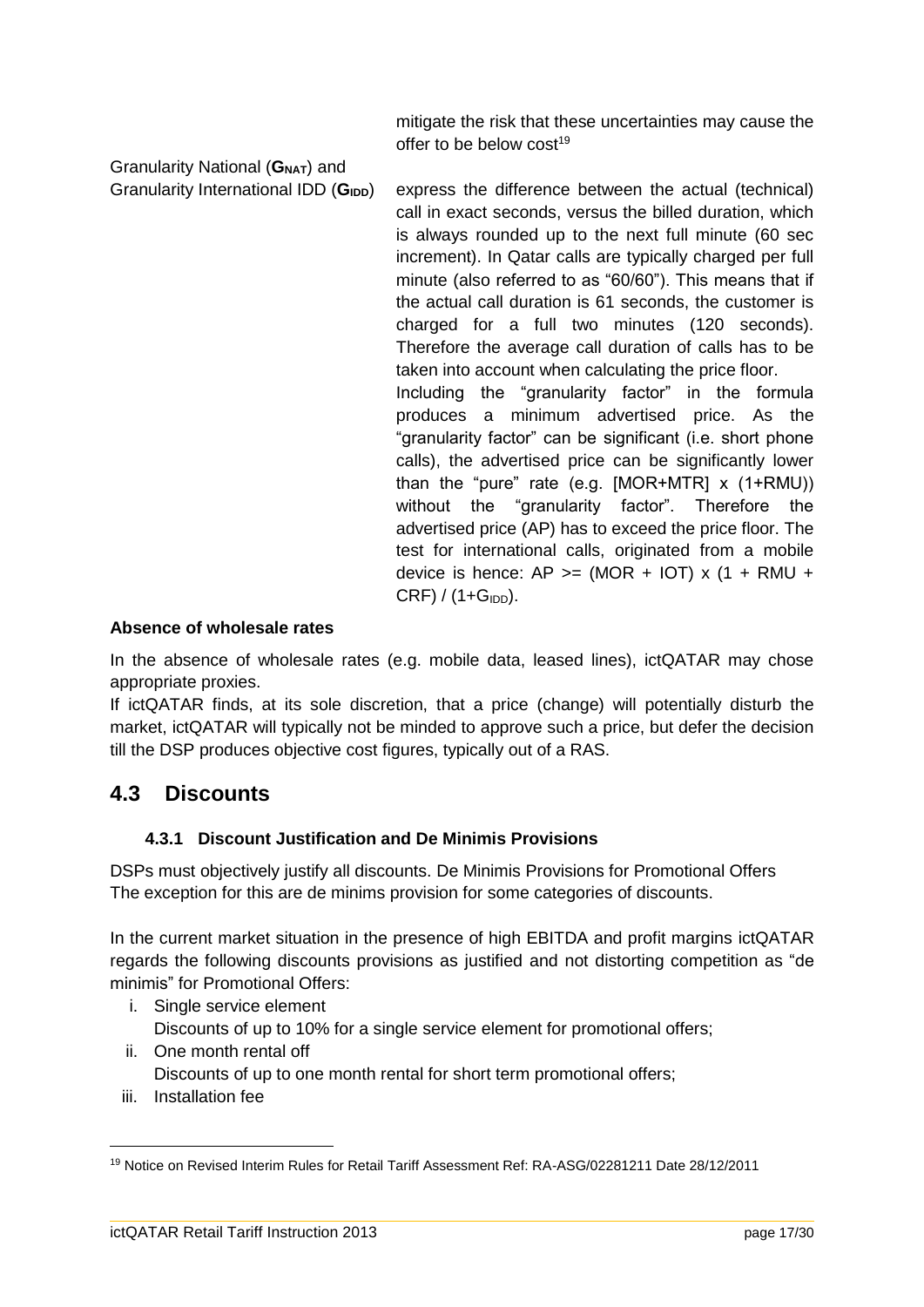Promotional discounts for installation, activation or connection fees of less than or equal to 100% of a single monthly fee

#### <span id="page-17-0"></span>**4.3.2 Discounts Based on an Extended Payback Period - "Life time calculation"**

A "life time calculation" is a calculation which aims to justify a discount based on the value of the customer over the "life time" of their relationship with the DSP. Such "life time calculations" can arguably support nearly any discount level.

Discounts calculated on the "life time" of a customer are not permissible unless the DSP is able to demonstrate that such discounts will not render the product below cost at any time in the future.

The introduction of an approved and current RAS that supports customer lifetime calculations may allow these to be included in payback calculations.

## <span id="page-17-1"></span>**4.4 Bundles**

DSPs must ensure that any Tariff filing involving a bundled Tariff package identifies the separate charges or other Tariff elements that are applicable to each part of the bundled service or combination of services pertaining to the bundled Tariff package.

The separate elements of the bundle have to be identified and a comparison between the bundled prices and the corresponding unbundled elements must be made. The separated prices must be able to pass the price floor test and not be subject to cross subsidisation.

A DSP must ensure that services are not bundled in a fashion in order to leverage or fester market power.

Typically, any bundle offered by the DSP must be capable of being replicated by other SPs. Accordingly, DSPs must

- i. ensure that wholesale products are offered to other SPs that enable the provision of the same services (as the DSP);
- ii. demonstrate that other SPs can replicate a bundled offer using either its own network or wholesale products currently provided, by the DSP.

## <span id="page-17-2"></span>**4.5 Project Business**

DSPs who provide a host of services outside the scope of their Individual Licenses e.g. inhouse cabling and the supply of IT and other telecommunications equipment e.g. PABX in a "project fashion" (Project) are required to file the Tariffs for Telecommunications Services (as described in Annexure B 2.1 of their Individual Licenses) and to clearly identify the applicable prices as per the approved Tariffs.

## <span id="page-17-3"></span>**4.6 Upgrade and Downgrade Charges**

Any differentiation in price must be objectively justified. Without an objective justification, based on cost, ictQATAR would consider a higher downgrade charge as a "penalty" to subscribers and hence would not grant an approval for the Tariff.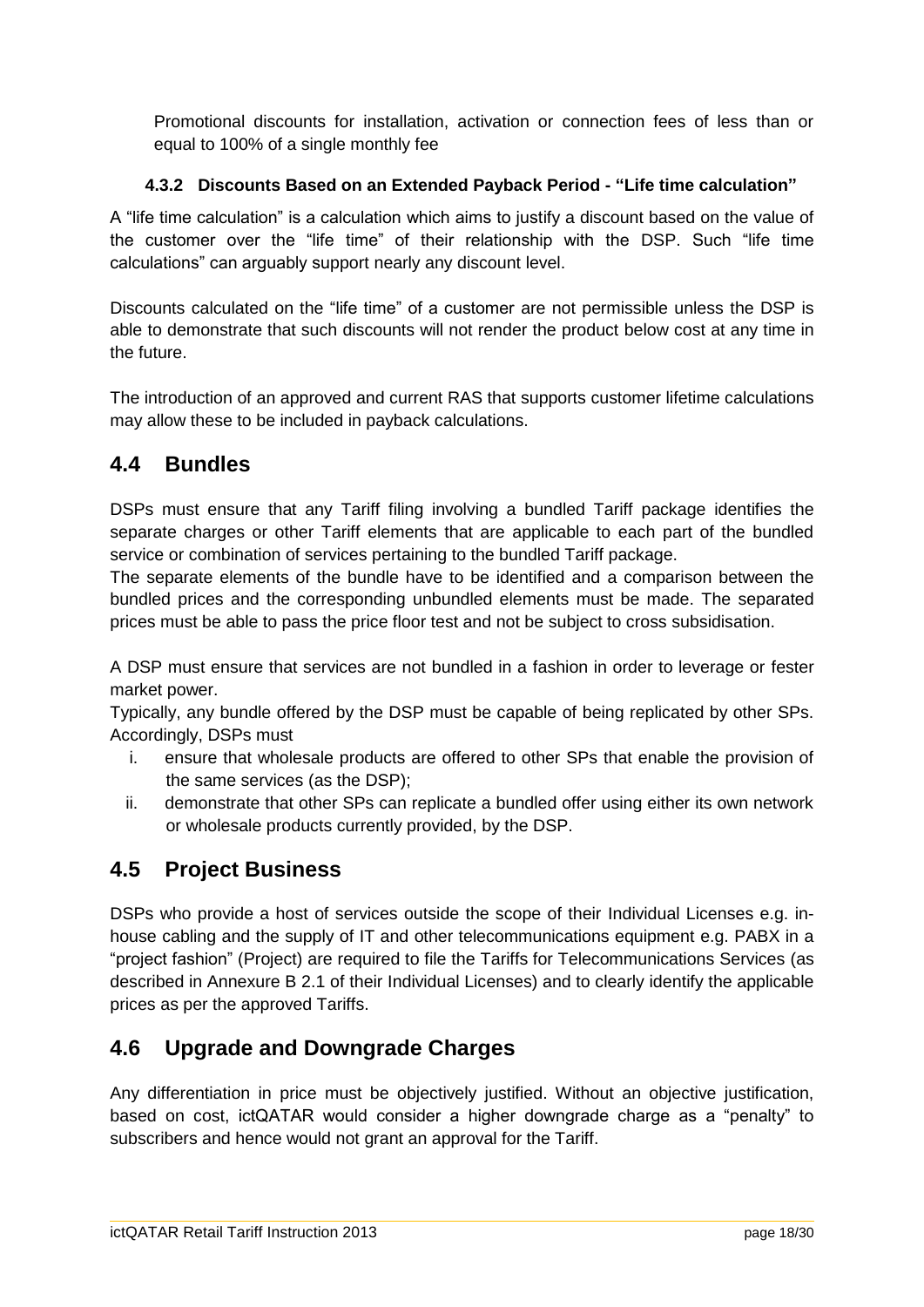For example, the charge for a customer to change from 10Mbps to 100Mbps must be the same as the charge for a customer to move from 100Mbps to 10Mbps unless there is an objective cost justification for a different price.

## <span id="page-18-0"></span>**4.7 Pre-Approval Frameworks for Promotional Offers**

DSPs are entitled to obtain pre-approval frameworks for their Tariffs. Pre-approval frameworks are set out Annexure VI - [Pre-Approval Frameworks.](#page-25-0)

### <span id="page-18-1"></span>**4.8 On-net/off-net pricing differential**

In the absence of an objective justification for on-net/off-net pricing differentiations, DSPs must not apply any on-net/off-net price differentiation or discrimination. This means that a unit of service, which includes voice and video calls SMS, MMS and other services, made from the DSP network to another SP's network must be charged at the same amount as a unit of service inside the DSP's network. This also means that if units of service (e.g. call minutes) are included in a permanent bundle, these call minutes must be available on-net and off-net.

## <span id="page-18-2"></span>**4.9 Cross Subsidisation**

Unless explicitly approved by ictQATAR cross subsidisation is explicitly forbidden by the Telecommunications Law<sup>20</sup> and the Licenses<sup>21</sup>.

It is the obligation of the SP to demonstrate that a Tariff does not contain cross-subsidies. Until a more detailed methodology has been developed ictQATAR requires each offer, or its elements to be above cost.

Nevertheless, ictQATAR will approve

- i. An offer including a multitude of destinations sold at one price point, where the whole offer is above cost. This offer may contain price points, which are – taken in isolation – below cost.
- ii. Bundles "value packs" with multiple services (which may include voice calls, SMS, MMS, data), on the provision that the total cost of the included services remain below the retail price, using the cost proxy formula for each individual service.

In moving forward ictQATAR is minded to refine the approach regarding "Cross Subsidies". This might include views of the Relevant Markets as a whole.

<sup>&</sup>lt;sup>20</sup> (43) 7- using revenues or transferring a part of cost of a specific telecommunications service to subsidise another telecommunications service supplied by a service provider except where such subsidy is approved by the General Secretariat;

<sup>&</sup>lt;sup>21</sup> Annexure I 3.7 Unless approved by the Supreme Council, the Licensee will not use revenues from the provision of telecommunications networks, network elements, facilities or services that are not subject to effective competition, or transfer a part of the cost of a telecommunications network, network element, facility or service, to cross-subsidise the price of any telecommunications network, network element, facilities or related services that are subject to effective competition.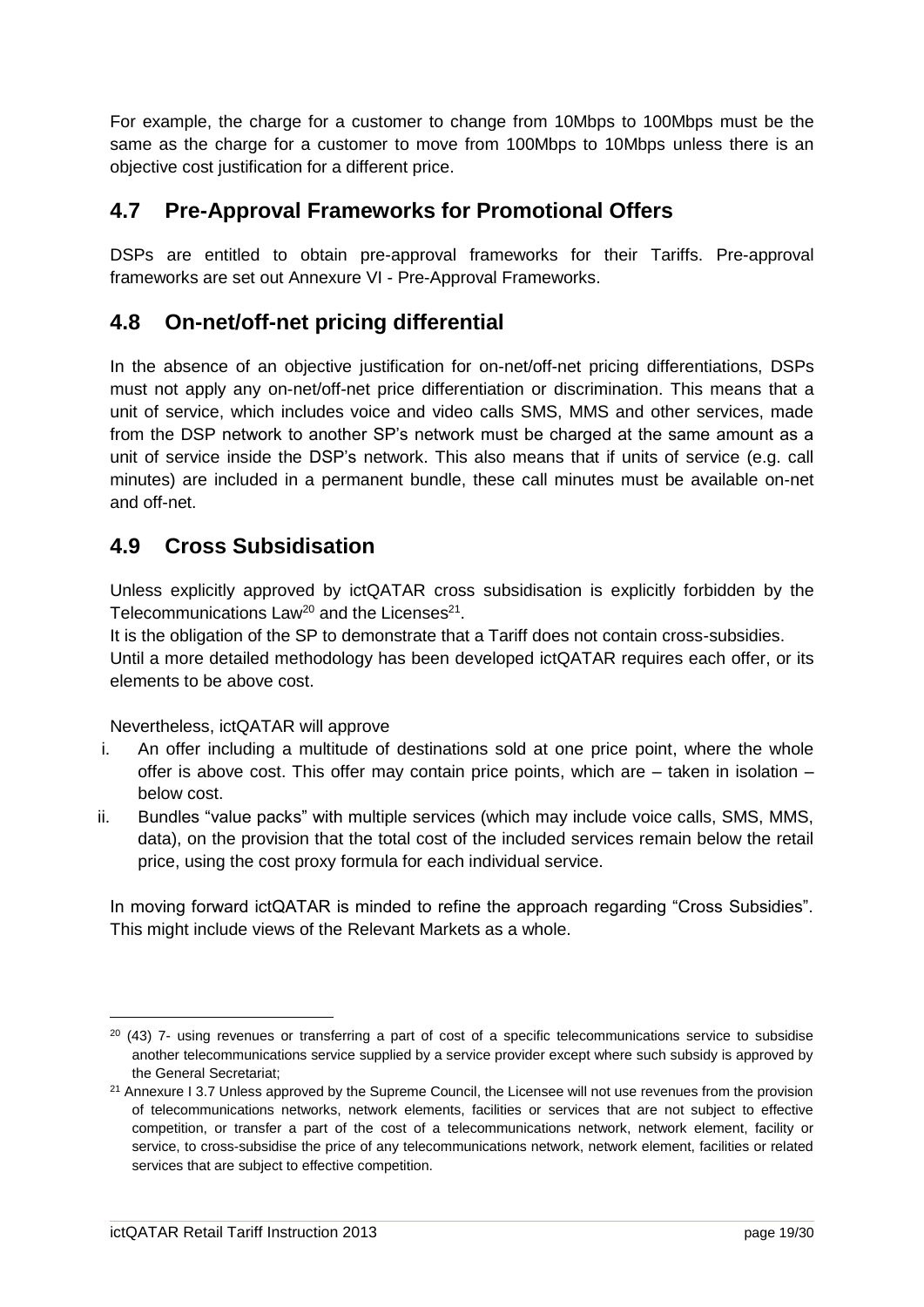# <span id="page-19-0"></span>**5 Implementation and Compliance**

## <span id="page-19-1"></span>**5.1 Compliance**

Compliance with this Instruction is mandatory.

Failure to comply with this Instruction may result in penalties including imprisonment for up to 2 years and/or a fine of QAR100,000 under Article 70 of the Telecommunications Law. Additionally, a violation of any term of an Individual License is punishable by imprisonment of up to one year and a fine of QAR 1million pursuant to Article 67 of the Telecommunications Law. In case of repeated offences the penalty shall be doubled pursuant to Article 72 of the Telecommunications Law.

Failure to comply with this Instruction may also result in penalties and sanctions permissible under the ARF such as but not limited to the following:

- i. An order to officially withdraw the Tariff;
- ii. Provide refunds or other compensation to affected Customers;

iii. Issue an order that all events should be re-rated as per the previous approved tariff. Where obligations have been removed, ictQATAR may re-impose the same obligations in respect of particular markets or price categories.<sup>22</sup>

### <span id="page-19-2"></span>**5.2 Implementation**

This Instruction comes into effect immediately.

### <span id="page-19-3"></span>**5.3 Review**

This Instruction will be reviewed by ictQATAR from time to time to ensure it remains relevant to developments in the market.

dínec Graeme Gordon **Assistant Secretary General** Regulatory Authority, ictQATAR

Dated: 25 September 2013

 $\overline{a}$ 

 $22$  Licences Annexure D (1.11): Unless otherwise provided in Annexure J with respect to the Licensee's Initial Tariffs, any failure by the Licensee to submit its proposed Tariffs to the Supreme Council for review, approval or to provide the required notice to Customers in accordance with these provisions shall be considered a violation of this License and be subject to the imposition of appropriate sanctions or penalties. Where justified under the circumstances, the Supreme Council may also order the Licensee to officially withdraw the Tariff, or provide refunds or other compensation in an appropriate form to affected Customers or Customer groups. The Supreme Council may also release from or re-impose obligations in respect of particular markets or price categories.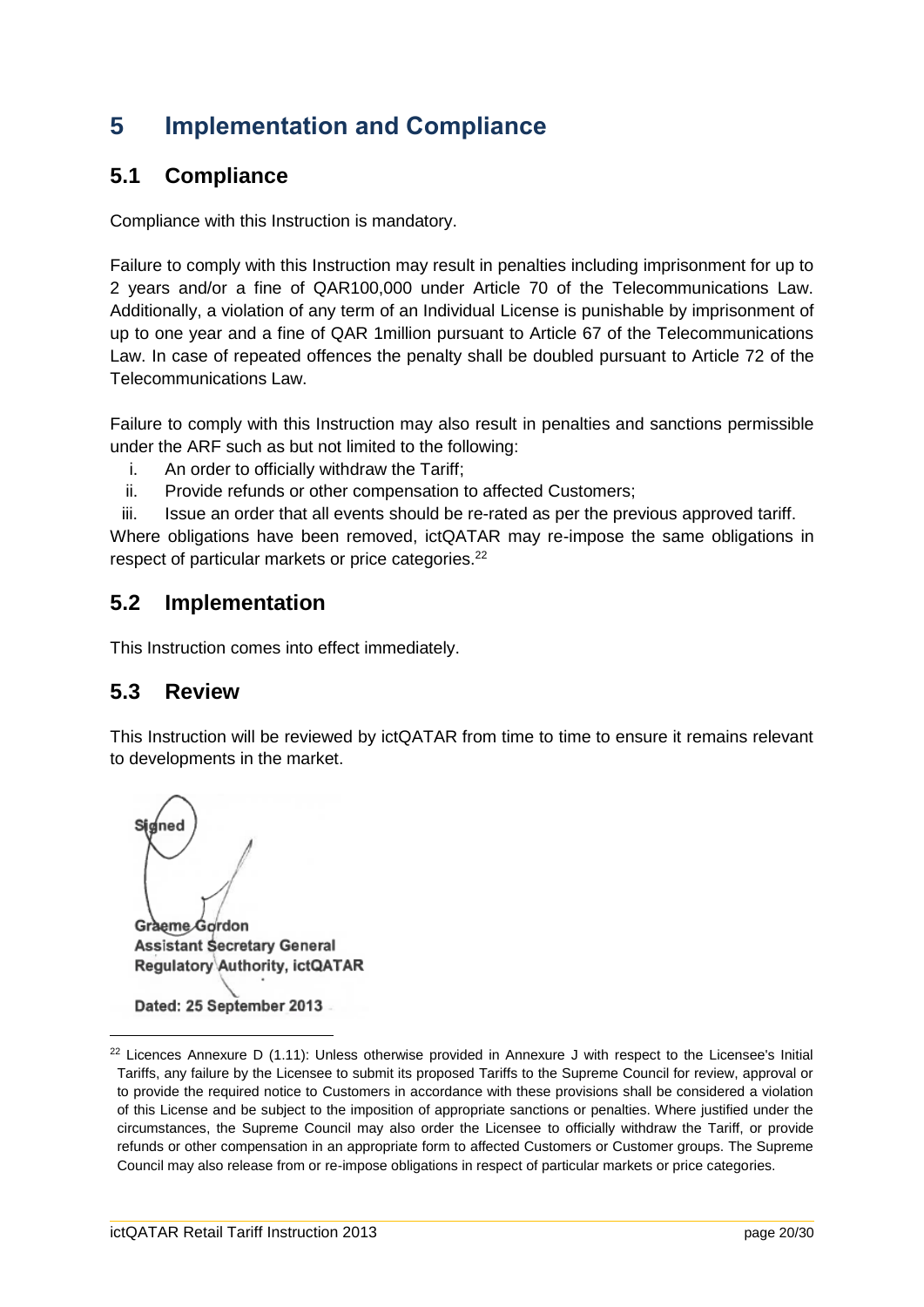# <span id="page-20-0"></span>**Annex I Glossary, acronyms and abbreviations**

| <b>ARF</b>                                | <b>Applicable Regulatory Framework</b>                                                                                                                                                                                                                                     |
|-------------------------------------------|----------------------------------------------------------------------------------------------------------------------------------------------------------------------------------------------------------------------------------------------------------------------------|
| <b>CD</b>                                 | <b>Consultation Document</b>                                                                                                                                                                                                                                               |
| <b>CPE</b>                                | <b>Customer Premise Equipment</b>                                                                                                                                                                                                                                          |
| <b>CRF</b>                                | <b>Compound Risk Factor</b>                                                                                                                                                                                                                                                |
| <b>CSR</b>                                | <b>Corporate Social Responsibility</b>                                                                                                                                                                                                                                     |
| Day                                       | Refers to a calendar day and not working day,<br>unless specifically mentioned                                                                                                                                                                                             |
| de minimis                                | De minimis is a Latin expression meaning about<br>minimal things, normally in the locutions de minimis<br>non curat praetor ("The praetor does not concern<br>himself with trifles") or de minimis non curat lex<br>("The law does not concern itself with trifles"). $23$ |
| <b>DSP</b>                                | Service Providers who have been designated as<br>dominant and those who are treated as dominant<br>within their Individual License                                                                                                                                         |
| <b>DOPP</b>                               | <b>Director of Public Prosecution</b>                                                                                                                                                                                                                                      |
| <b>Executive By-Law</b>                   | Executive By-Law for the Telecommunications Law<br>2009                                                                                                                                                                                                                    |
| <b>ETR</b>                                | Easy to Remember Number                                                                                                                                                                                                                                                    |
| <b>FAC</b>                                | <b>Fully Allocated Cost</b>                                                                                                                                                                                                                                                |
| <b>FTR</b>                                | <b>Fixed Termination Rate</b>                                                                                                                                                                                                                                              |
| <b>HCA</b>                                | <b>Historical Cost Accounting</b>                                                                                                                                                                                                                                          |
| <b>ictQATAR</b>                           | Ministry of Information and Communications<br>The<br>Technology                                                                                                                                                                                                            |
| <b>IDD</b>                                | <b>International Direct Dialing</b>                                                                                                                                                                                                                                        |
| <b>Individual License</b>                 | A License granted to a particular person in<br>accordance of the provisions of chapter three of the<br><b>Telecommunications Law</b>                                                                                                                                       |
| <b>IOT</b>                                | Inter Operator Tariff                                                                                                                                                                                                                                                      |
| <b>Inter Alia</b>                         | Among other things                                                                                                                                                                                                                                                         |
| <b>MDDD</b>                               | Market Definition and Dominance Designation                                                                                                                                                                                                                                |
| <b>MOR</b>                                | <b>Mobile Origination Rate</b>                                                                                                                                                                                                                                             |
| <b>MTR</b>                                | <b>Mobile Termination Rate</b>                                                                                                                                                                                                                                             |
| <b>Public Telecommunications Services</b> | Any form of transmission, emission or reception of<br>signs, signals, writing, text, images, sounds or other<br>intelligence<br>provided<br>by<br>means<br>οf<br>a<br>telecommunications network to a third party offered<br>to the public                                 |
| <b>RAS</b>                                | <b>Regulatory Accounting System</b>                                                                                                                                                                                                                                        |
| <b>Relevant Market</b>                    | As defined by the MDDD process                                                                                                                                                                                                                                             |
| <b>RMU</b>                                | Retail Mark Up                                                                                                                                                                                                                                                             |
| <b>SP</b>                                 | Individually Licensed Service Provider                                                                                                                                                                                                                                     |
| <b>SIM</b>                                | <b>Subscriber Identity Module</b>                                                                                                                                                                                                                                          |

<sup>23</sup> Wikipedia http://en.wikipedia.org/wiki/De\_minimis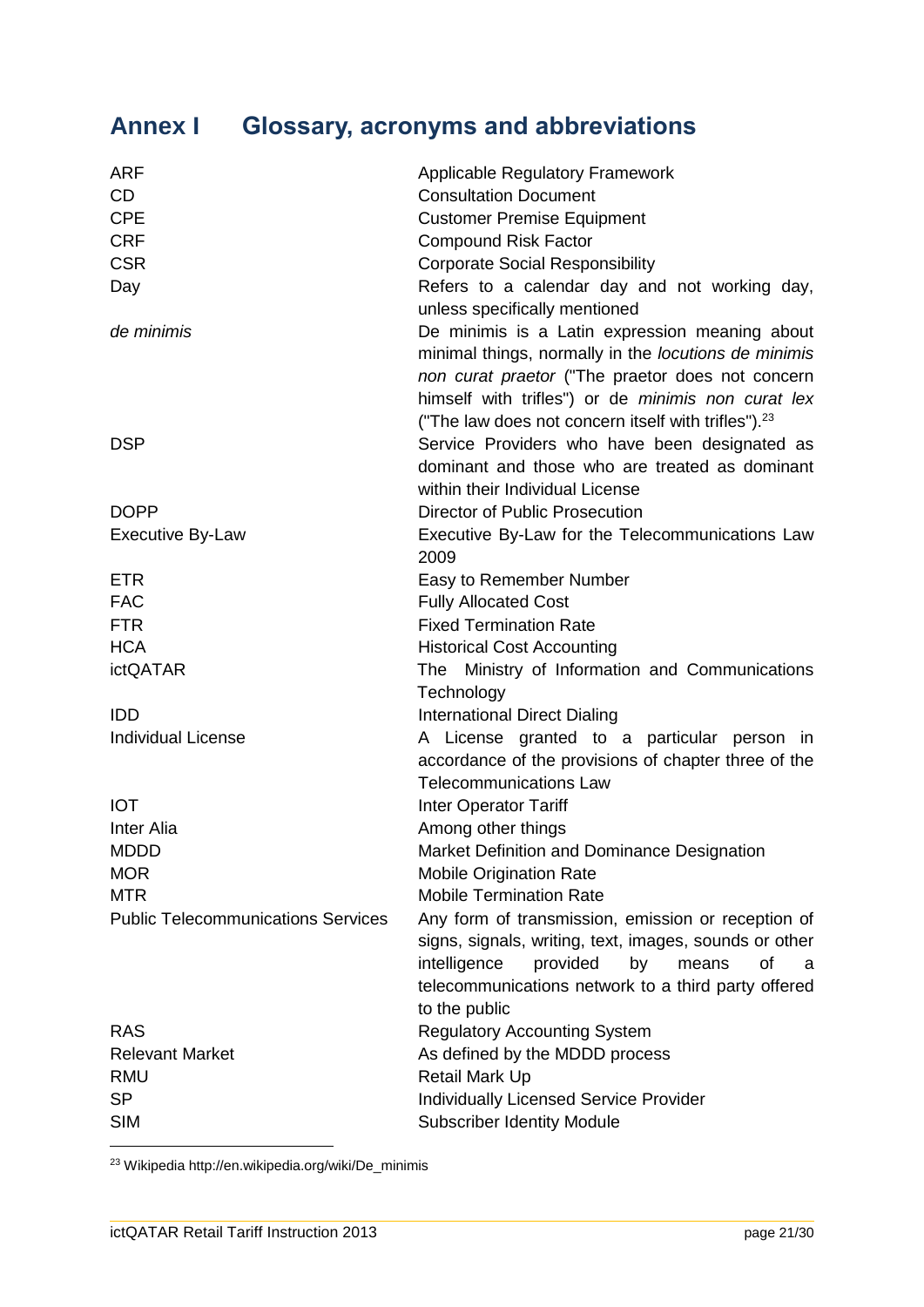| <b>STB</b>                    | Set Top Box                                                                                                                                         |
|-------------------------------|-----------------------------------------------------------------------------------------------------------------------------------------------------|
| <b>Telecommunications Law</b> | The Telecommunications Law 34 of 2006                                                                                                               |
| <b>USSD</b>                   | Unstructured Supplementary Service Data - is a<br>protocol used by GSM cellular telephones to<br>communicate with the service provider's computers. |
| WLAN                          | <b>Wireless Local Access Network</b>                                                                                                                |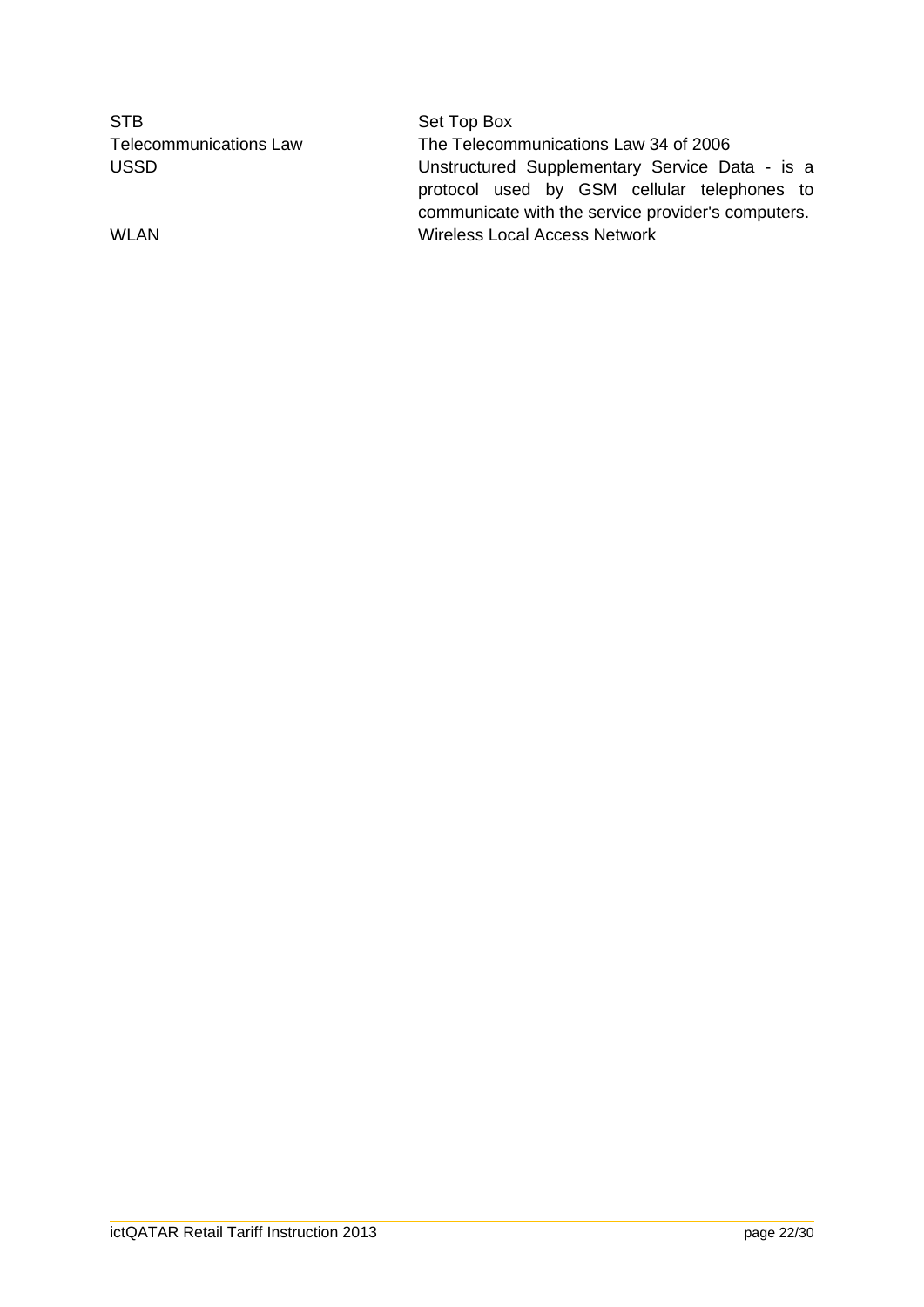# <span id="page-22-0"></span>**Annex II Tariff Document Template - Consumer**

#### **General Tariff Information**

| Service Provider<br><b>Name</b> | Name of Service Provider                                            |
|---------------------------------|---------------------------------------------------------------------|
| <b>Tariff Number</b>            | A unique number for identifying this Tariff                         |
|                                 | (To be created by the Service Provider)                             |
| <b>Service Name</b>             | Generic name (e.g. postpaid mobile) and/or brand name (e.g. Shahry) |
| <b>Tariff Type</b>              | Consumer                                                            |
| <b>Tariff Effective Date</b>    | Availability to customers – commencement of service                 |
| <b>Tariff Version Number</b>    | To be created by Service Provider (promotions are suffixed)         |

### **Tariff Details**

| <b>Definitions</b>                    | Definitions of terms used in this Tariff document                                   |
|---------------------------------------|-------------------------------------------------------------------------------------|
| <b>Tariff Terms</b><br>and Conditions | Service specific terms and conditions                                               |
| Service                               |                                                                                     |
| Description                           |                                                                                     |
| Features*                             |                                                                                     |
| Charge Rates*                         |                                                                                     |
| Service                               | Which are not included in the SP's General Terms and Conditions, such as service    |
| Provider                              | availability and limitations - availability, maximum downtime, mean-time-to-repair, |
| obligations                           | quality of service, speed, throughput, technical and geographical limitations.      |
| Customer                              | Which are not included in the SP's General Terms and Conditions                     |
| obligations                           |                                                                                     |

#### **Tariff Version Control**

| <b>Tariff</b> | Approval Date | <b>Effective Date</b> | <b>Tariff Modifications</b>     |
|---------------|---------------|-----------------------|---------------------------------|
| Version       |               |                       |                                 |
| <b>Number</b> |               |                       |                                 |
| 1.00          | 11/08/2008    | 18/08/2008            | <b>New Tariff</b>               |
| 1.01          | 01/04/2008    | 10/04/2008            | Local call price increase (4.1) |
| 1.01a         | 06/08/2008    | 09/09/2008            | July promotion for 8 weeks      |

\* For the ease of administration, those two sections can be combined by the SP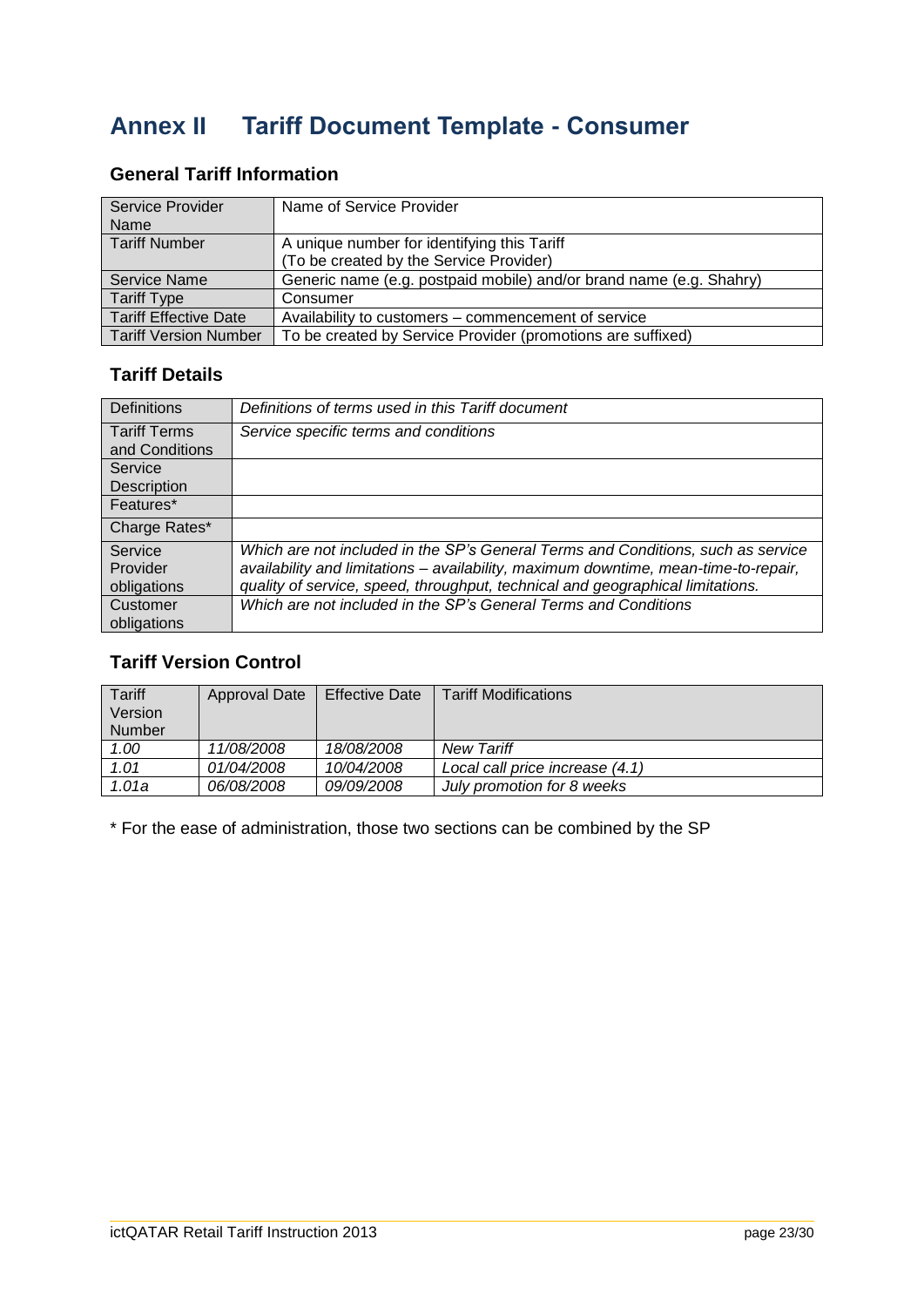# <span id="page-23-0"></span>**Annex III Tariff Document Template – Business**

## **General Tariff Information**

| Service Provider<br>Name     | Name of the Service Provider                                             |
|------------------------------|--------------------------------------------------------------------------|
| <b>Tariff Number</b>         | A unique number for identifying this Tariff                              |
|                              | (To be created by the Service Provider)                                  |
| Service Name                 | Generic name (e.g. Business ADSL) and/or brand name (e.g. Shahry) at the |
|                              | Service Provider's discretion                                            |
| <b>Tariff Type</b>           | <b>Business</b>                                                          |
| <b>Tariff Effective Date</b> | Availability to customers – commencement of service                      |
| <b>Tariff Version Number</b> | To be created by Service Provider (promotions are suffixed)              |

### **Tariff Details**

| <b>Definitions</b>                    | Definitions of terms used in this Tariff document                                                                                                                                                                                                            |
|---------------------------------------|--------------------------------------------------------------------------------------------------------------------------------------------------------------------------------------------------------------------------------------------------------------|
| <b>Tariff Terms and Conditions</b>    | Service specific terms and conditions                                                                                                                                                                                                                        |
| Service Description                   |                                                                                                                                                                                                                                                              |
| Features*                             |                                                                                                                                                                                                                                                              |
| Charge rates*                         |                                                                                                                                                                                                                                                              |
| <b>Service Provider obligations</b>   | Which are not included in the SP's General Terms and Conditions,<br>such as service availability and limitations - availability, maximum<br>downtime, mean-time-to-repair, quality of service, speed, throughput,<br>technical and geographical limitations. |
| Customer obligations                  | Which are not included in the SP's General Terms and Conditions                                                                                                                                                                                              |
| Equipment and technical<br>interfaces | Equipment owned/leased and supplied by the Service Provider,<br>equipment provided by the customer, service demarcation point,<br>standards/specifications of service interfaces.                                                                            |
| Service Level Agreement               | Including measurable QoS Parameters.<br>For example, service availability and limitations - availability,<br>maximum downtime, mean-time-to-repair, quality of service, speed,<br>throughput, technical and geographical limitations.                        |

## **Tariff Version Control**

| Tariff<br>Version | Approval Date | <b>Effective Date</b> | <b>Tariff Modifications</b>     |
|-------------------|---------------|-----------------------|---------------------------------|
| Number            |               |                       |                                 |
|                   |               |                       |                                 |
| 1.00              | 11/08/2008    | 18/08/2008            | New Tariff                      |
| 1.01              | 01/04/2008    | 10/04/2008            | Local call price increase (4.1) |
| 1.01a             | 06/08/2008    | 09/09/2008            | July promotion for 8 weeks      |

\* For the ease of administration, those two sections can be combined by the SP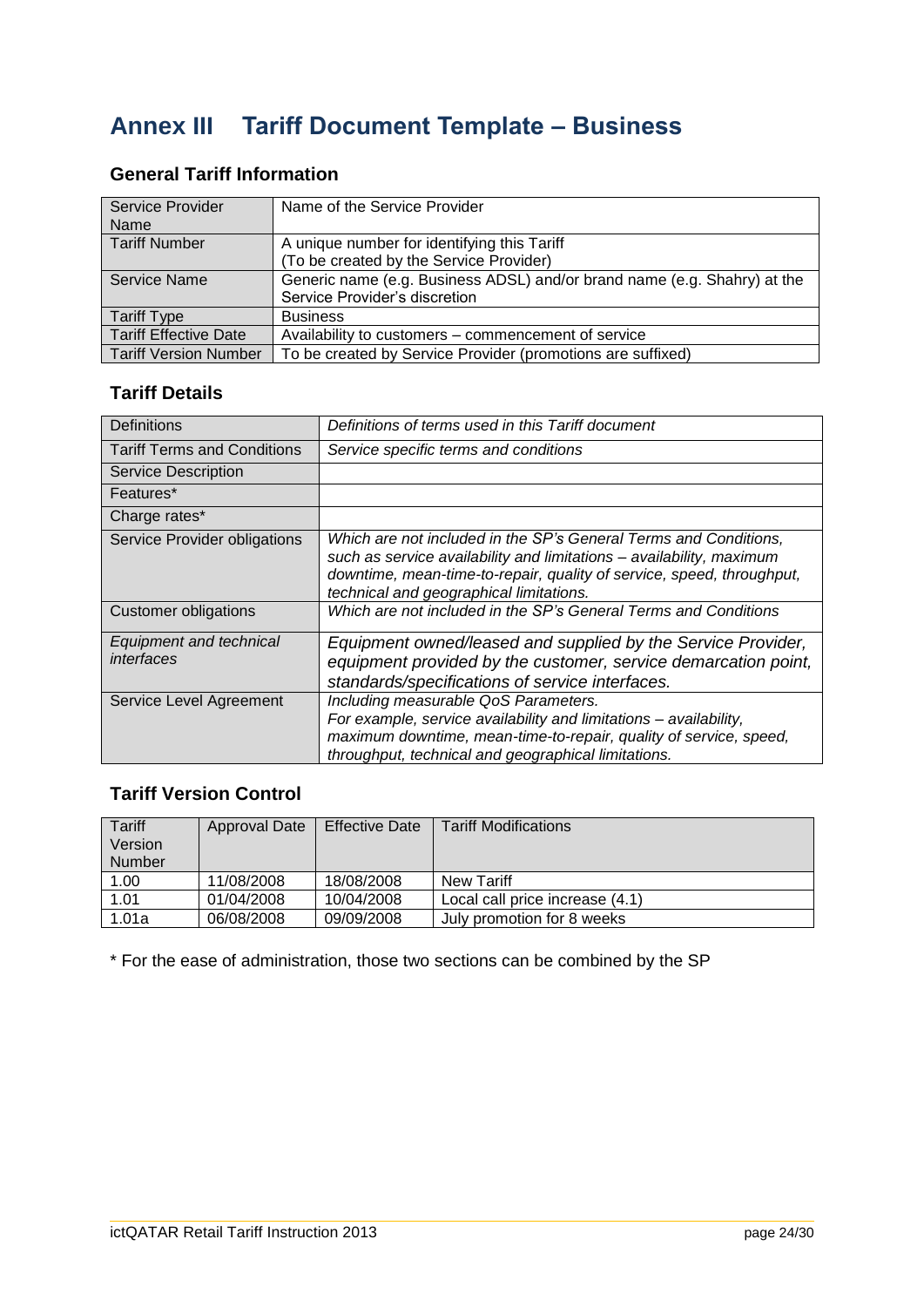# <span id="page-24-0"></span>**Annex IV Tariff Modification Form**

| <b>Service Provider</b>  | Name of the Service Provider                                           |
|--------------------------|------------------------------------------------------------------------|
| Name                     |                                                                        |
| <b>Tariff Number</b>     | As defined by the Service Provider                                     |
| Base document            | The version number of the Tariff document (the base document) on which |
| version number           | this modification is based                                             |
| <b>Service Name</b>      | Generic name (e.g. Business ADSL) and/or brand name (e.g. Shahry)      |
| <b>Tariff Type</b>       | <b>Business/Consumer</b>                                               |
| <b>Planned Effective</b> | Availability to customers – commencement of service                    |
| Date                     |                                                                        |

#### **General Tariff Information**

### **Proposed Tariff Modifications**

| <b>Section Number</b>                | Description of change                                                                                                                                          |
|--------------------------------------|----------------------------------------------------------------------------------------------------------------------------------------------------------------|
| Section<br>4.2.7.1.2.1               | 'Shahry Control' customers will be sent SMS alerts when their usage approaches<br>the value of their remaining usage credit, subject to technical limitations. |
| (modification)                       |                                                                                                                                                                |
| Section<br>4.2.7.1.2.3<br>(addition) | A maximum of five (5) 'Shahry Control' lines can be registered to any one customer.                                                                            |
| Section<br>4.2.7.1.2.2<br>(deletion) | Deleting the whole section.                                                                                                                                    |

## **Tariff Modification Version Control**

| Tariff<br>Modification<br>Version<br>Number | Approval Date | <b>Effective Date</b> | <b>Tariff Modifications</b>                                                      |
|---------------------------------------------|---------------|-----------------------|----------------------------------------------------------------------------------|
| 1.00a                                       | 11/08/2008    | 18/08/2008            | Local call price increase (4.2) first submission                                 |
| 1.01a                                       | 01/04/2008    | 10/04/2008            | Local call price increase (4.2) submission of<br>additional supporting documents |
| l 1.02a                                     | 06/08/2008    | 09/09/2008            | Local call price increase (4.2) re-submission                                    |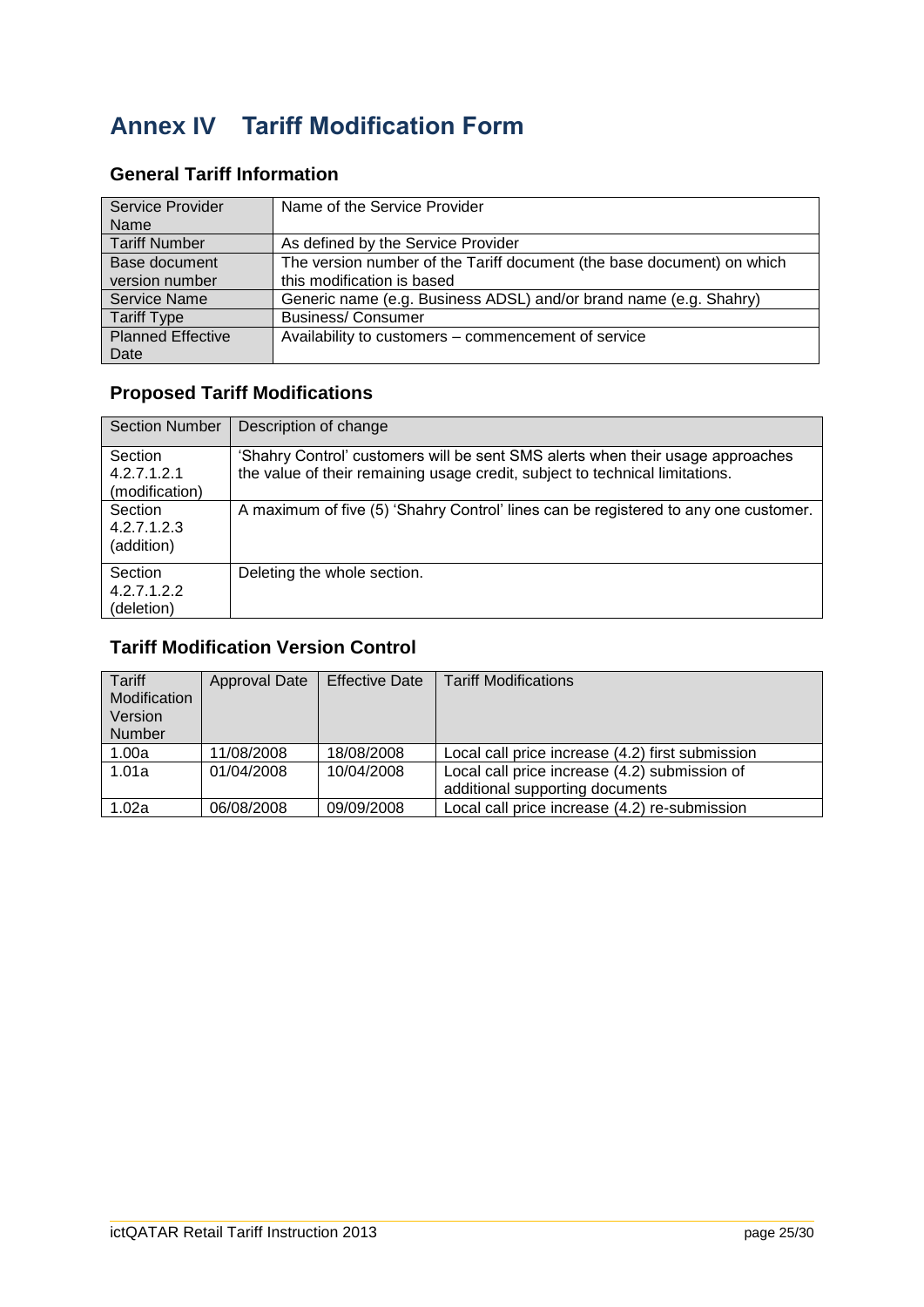# <span id="page-25-0"></span>**Annex V Pre-Approval Frameworks**

## <span id="page-25-1"></span>**Flash promotions**

Flash Promotions are brief, sudden and instant offers which do not exceed two calendar days or 48 hours. ictQATAR believes that one flash promotion per month per destination on average over the calendar year. E.g. in months with multiple holidays of significance for a particular destination country; multiple flash promotions can take place but with no more than 12 per destination in the year in order not to obscure the standard rate card. Promotions will not be cumulative with any other promotions.

In order to avoid possible customer confusion and subsequent complaints, these flash promotions will be available to the complete subscriber base of the relevant brands/Tariffs:

- a) All mobile prepaid mobile customers; and/or
- b) All mobile post-paid mobile customers; and/or
- c) All landline customers

The DSP is free to target its marketing communication to specific sub-sets of these customer groups, but the terms of the Flash Promotion must be available to the complete subscriber base of the relevant brands/Tariffs.

The DSP will limit these Flash Promotions to international IDD service (voice calls, video calls, SMS, MMS) only.

One price applies per IDD service (e.g. QAR 0.90 / min for a voice call) for the whole promotion period and will be clearly communicated.

No discounts / preferred terms will be given depending on usage or a combination of various services.

The DSP is free to offer flash promotions for

- **single countries**
- **EXEC** zones (e.g. MENA or GCC) as blended averages and
- worldwide (as blended averages)

The relevant geographic market(s) will be clearly identified in the DSP's marketing messages. In case of a zone offer (region or group of countries) all countries a consumer can reasonably expect to be within this zone will be included. No country can be excluded by e.g. "\* general terms and conditions apply".

For example: In a promotion entitled "MENA", Morocco cannot be excluded, as a customer can reasonably expect Morocco to be included in the MENA region.

All operators in the target geographic market will be included.

All Tariffs of Dominant Service Providers are to be based on cost.

ictQATAR issued a Direction and Instruction on the Introduction of the Regulatory Accounting System (RAS) on the 4th of Dec 2008. This instruction of ictQATAR sets out the currently applicable cost accounting regime. The current cost calculation regime is Fully Allocated Cost (FAC), based on Historical Cost Accounting (HCA). Such costs are currently not available from the RAS.

Therefore, in absence of cost data, the following formulas serve as a proxy for price floors: International Termination (IDD) service proxy formula for a price floor

Fixed Voice Calls (1 FTR + 1 IOT\_Voice) + 30% retail mark-up +10% CRF uplift Mobile Voice Calls (1 MTR + 1 IOT\_Voice) + 30% retail mark-up +10% CRF uplift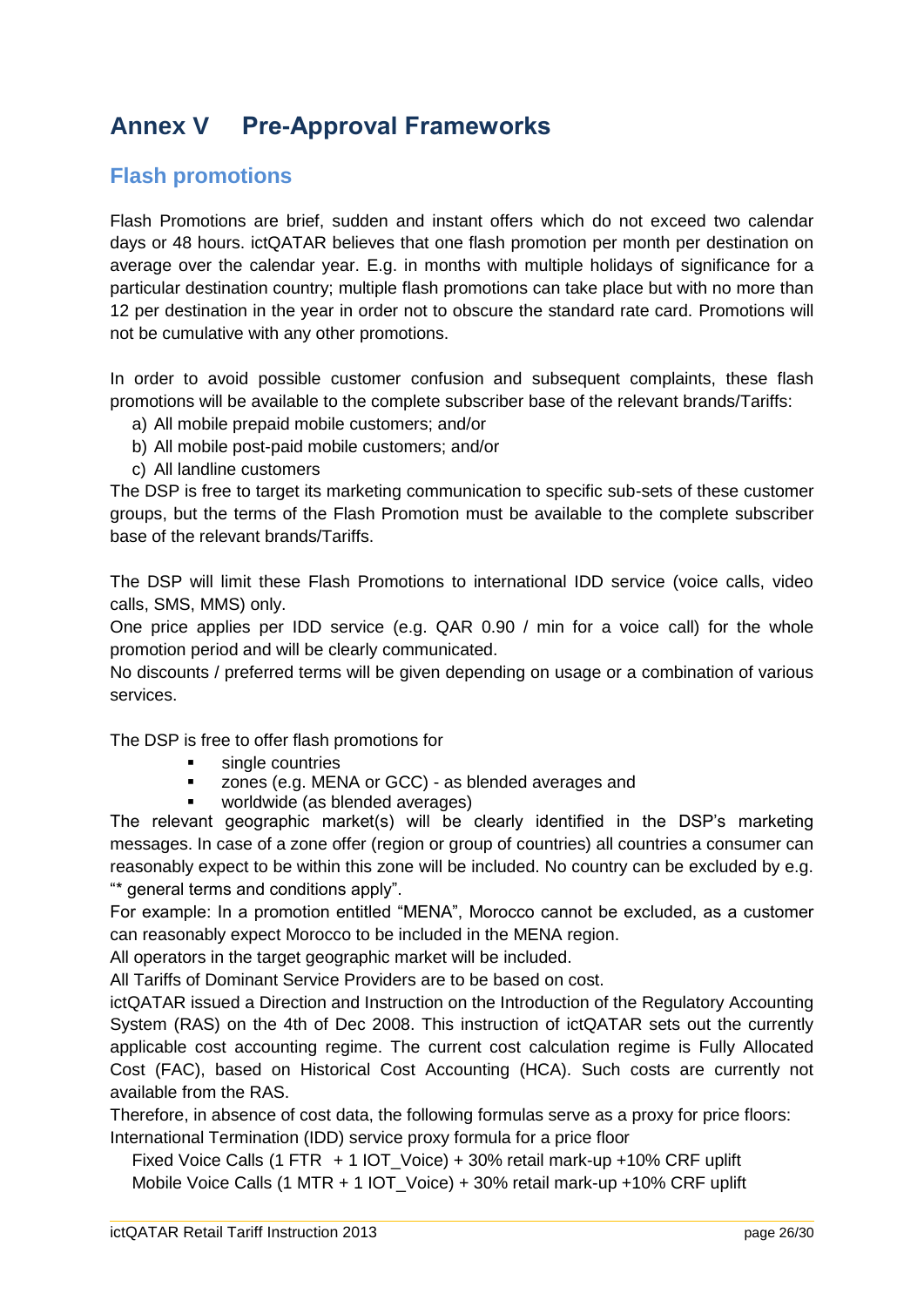Mobile Video Calls (1 MTR + 1 IOT\_Video) + 30% retail mark-up +10% CRF uplift Mobile SMS (1 SMSTR + 1 IOT\_SMS) + 30% retail mark-up +10% CRF uplift Mobile MMS (1 MMSTR + 1 IOT\_SMS) + 30% retail mark-up +10% CRF uplift

Submission to ictQATAR must take place at least 2 working days, i.e. full 48 hours, before the launch of each promotion. This submission will contain the basic details such as target audience, charge rates and duration. This will also include the agreed excel file containing the relevant IOTs, simple or blended averages, in order to show that the offer is above the price floors as indicated above.

Prior to the launch of this promotion, the DSP is required to publish the Tariff amendments on their webpage and send the web link to ictQATAR

This Framework can be revoked, amended or altered at any time by ictQATAR in its sole discretion.

The included excel has to be filled in to demonstrate that the proposed retail prices are above cost:



on v2.xlsx

|                                    | Country                                                        | <b>IOT</b> |                  | Traffic split      |                  |
|------------------------------------|----------------------------------------------------------------|------------|------------------|--------------------|------------------|
|                                    | country 1                                                      |            | 0.2740 [QAR/min] | 100%               | expand as needed |
|                                    | country 2                                                      |            | [QAR/min]        |                    | expand as needed |
|                                    | country 3                                                      |            | [QAR/min]        |                    | expand as needed |
|                                    | country 4                                                      |            | [QAR/min]        |                    | expand as needed |
|                                    | country 5                                                      |            | [QAR/min]        |                    | expand as needed |
|                                    | country 6                                                      |            | [QAR/min]        |                    | expand as needed |
|                                    |                                                                |            |                  | 100%               |                  |
| weighted IOT                       |                                                                | 0.2740     |                  | [QAR/min]          | don't touch      |
| <b>MTR</b>                         |                                                                | 0.1662     |                  | [QAR/min]          | don't touch      |
| Wholeseale (IOT+MTR)               |                                                                |            |                  | $0.4402$ [QAR/min] | don't touch      |
|                                    |                                                                |            |                  |                    | don't touch      |
| retail markup                      | 30%                                                            | 0.1321     |                  | [QAR/min]          | don't touch      |
| Retail                             |                                                                |            |                  | $0.5723$ [QAR/min] | don't touch      |
|                                    |                                                                |            |                  |                    | don't touch      |
| Granularity                        | 15%                                                            | $-0.0746$  |                  | [QAR/min]          | don't touch      |
| Price floor w. granularity         |                                                                |            |                  | $0.4976$ [QAR/min] | don't touch      |
|                                    |                                                                |            |                  |                    | don't touch      |
| <b>CRF</b>                         | 10%                                                            | 0.0498     |                  | [QAR/min]          | don't touch      |
| Price floor w. granularity and CRF |                                                                |            |                  | $0.5474$ [QAR/min] | don't touch      |
|                                    | The proposed retail price has to be equal or above this figure |            |                  |                    |                  |
| Propose retail price               |                                                                |            |                  | $0.5500$ [QAR/min] |                  |
| check                              |                                                                |            | ok               |                    |                  |

## <span id="page-26-0"></span>**Third Party Promotions<sup>24</sup>**

These promotions will be provided via 3rd Parties who wish to run promotions and want to buy data services in bulk from an SP to pass on to end-customers.

<sup>24</sup> as per RA-PETA/03-161011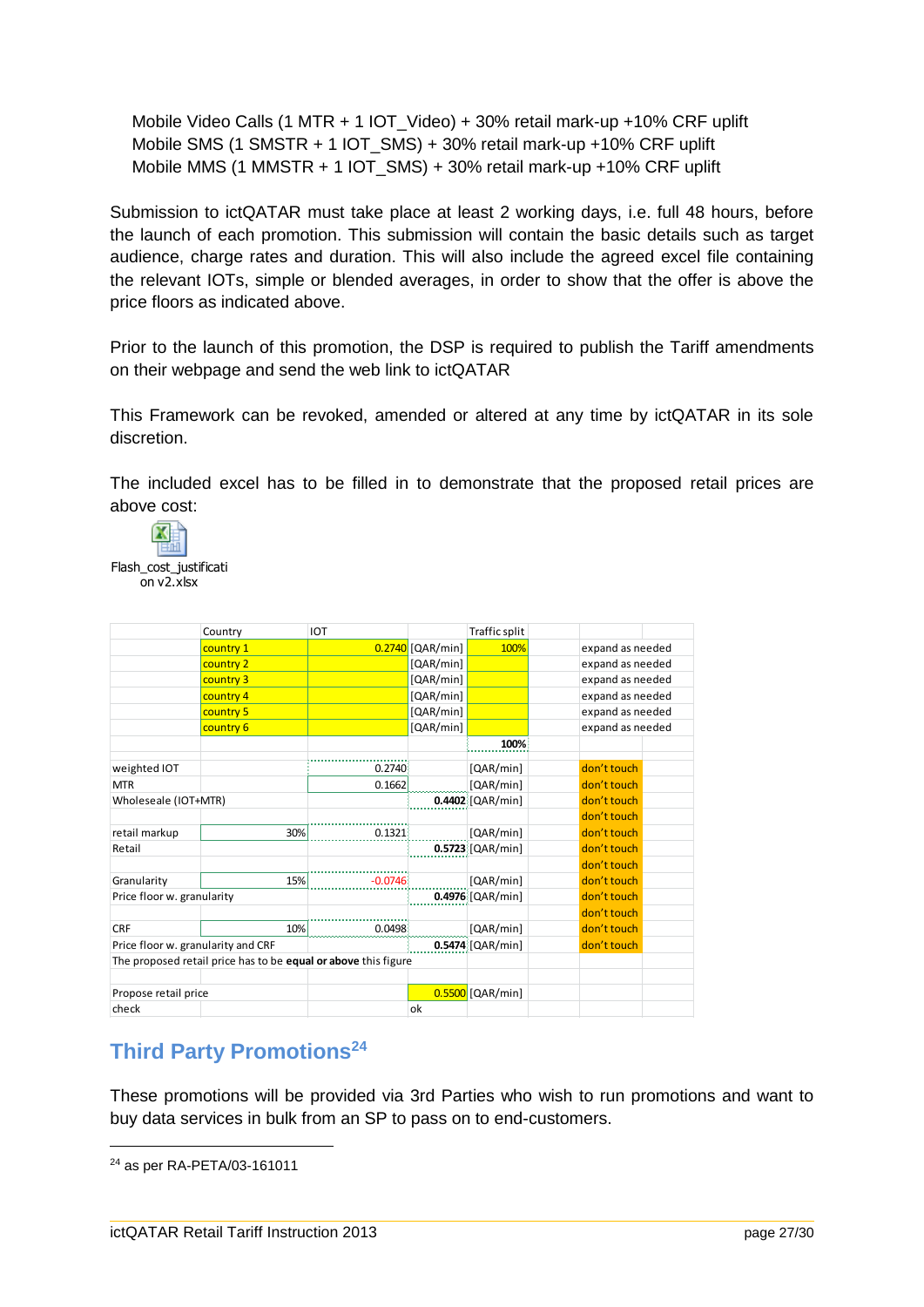Each promotion, effectively offered by 3rd Parties, is limited to either "Mobile Internet" or "Mobile Broadband" only. In order to benefit from the promotion the end-customer has to take a full subscription to the relevant service.

No discounts / preferred terms will be given depending on usage or a combination of various services.

The duration of each promotion, where the end-customer can subscribe to the service, will not exceed three months. The end-customer can receive from the DSP effectively one month Mobile Internet or Mobile Broadband for free.

Alternatively the duration of each promotion, where the end-customer can subscribe to the service, will not exceed two months. The promotion terms will effectively state "free data till (date)". The end-customer will receive the service for "free" during this promotion period. Therefore on average the free period is again one month.

The DSP is therefore limited to providing on average one month subscription free of charge to the 3rd Parties per new end-customer, who pass this in turn on to end-customers. The DSP will state this clearly in the agreements between themselves and the 3rd Parties.

The DSP will not subsidise any other part of such promotions.

The DSP will offer non-discriminatory terms to all 3rd Parties. This means that all these 3rd Parties will be able to run these promotions on the same relevant terms with the DSP, but not necessarily at the same time.

No similar or identical promotion will be repeated within six months from the end of each promotion. Running the promotion with different 3rd Parties does not qualify as being an identical or similar promotion, as this enables a staged, non-discriminatory treatment of 3rd Parties.

This pre-approval is for new Mobile Internet and Mobile Broadband end-customers only.

The DSP will not subsidise any handsets/end-customer devices in whatever form or manner. 3rd Parties may determine the final prices for bundles of DSP's services and devices/endcustomer handsets from various manufacturers based on incentive and margin from the DSP and/or equipment manufacturers and distributors.

Submission to ictQATAR should take place at least 3 working days, i.e. full 72 hours, before the start of each promotion. The DSP will submit to ictQATAR:

- 1.) The salient terms of the promotion, setting out inter alia, but not limited to
	- a) Affected Tariff
	- b) 3rd Parties the promotion is run by
	- c) Promotion period
	- d) Terms and conditions of the promotion
	- e) Expected take-up in terms of end-customers figures
	- f) Any other information, which is necessary to describe the character of the promotion sufficiently for Tariff approval and customer information purposes.

2.) The promotional material. This has to clearly identify that this is a co-promotion between the DSP and the 3rd Party. In keeping the underlying goal of a co-promotion the logos and company names of the DSP and the 3rd Parties will be displayed in the same size.

On request of ictQATAR the DSP will stop or delay the launch of the promotion immediately. On request of ictQATAR the DSP will immediately supply any requested information, like e.g. but not limited contracts between the DSP and 3rd Parties and detailed take-up figures.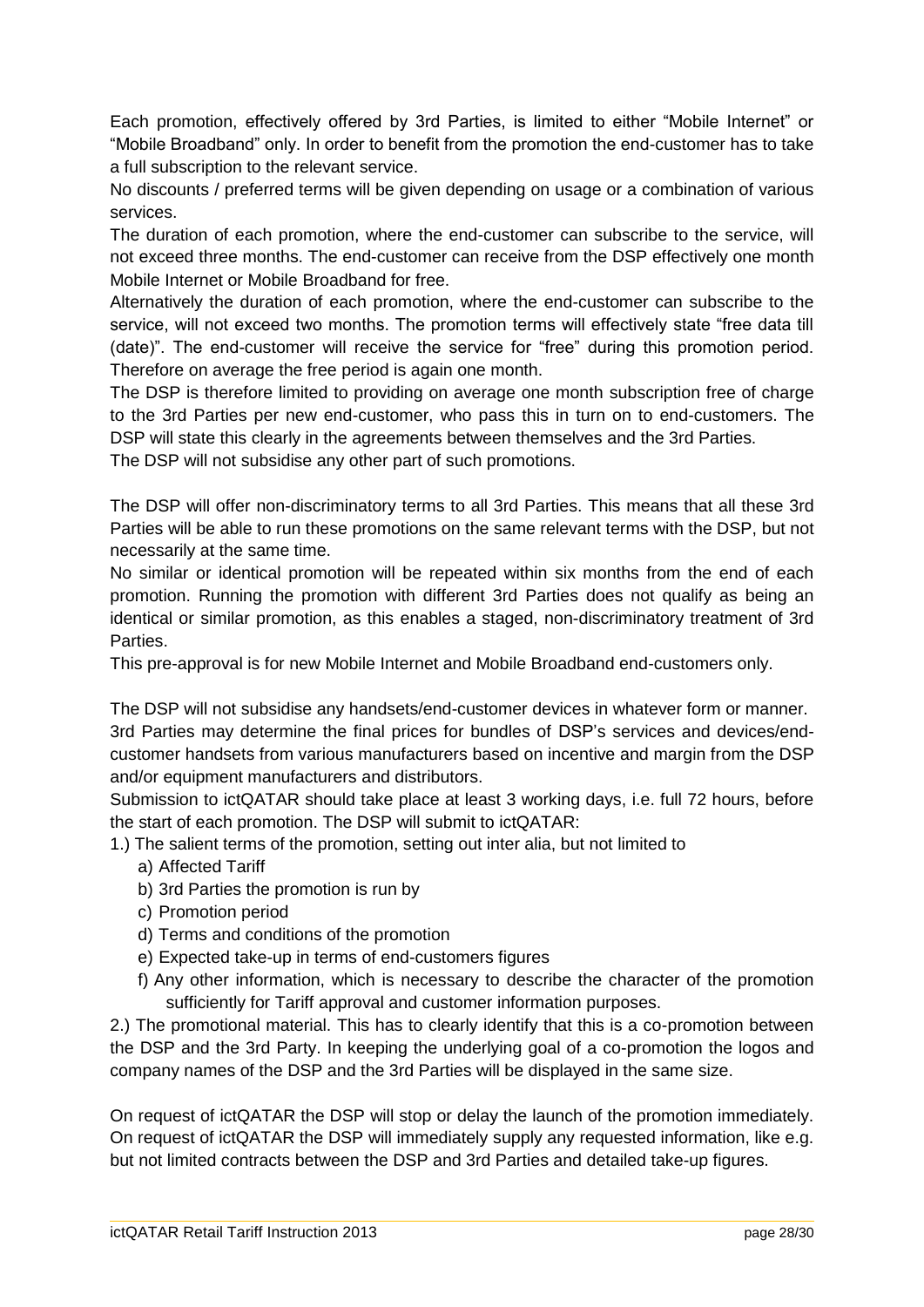Prior to the launch of this promotion, the DSP is required to publish the Tariff amendments on their webpage and send the web link to ictQATAR

This Framework can be revoked, amended or altered at any time by ictQATAR in its sole discretion.

## <span id="page-28-0"></span>**De Minimis<sup>25</sup>**

These are promotions for "give-aways" of negligible market value. Such promotions should not become a vehicle for the sale of services and/or adjacent products that are below cost or could be construed as anticompetitive and/or distorting the market. The cost standard and the cost base are set by ictQATAR.

Products, which are provided under this framework, are to be offered in combination with publicly accessible events with a duration of no longer than 7 calendar days. This ensures access to products in a non-discriminatory fashion for the general public.

Products offered under this framework are offered effectively for "free", without payment, on a non-discriminatory basis, without specific conditions (e.g. based on nationality, previous usage, outcome of a game of chance/lottery/draw) to the general public.

If the number of products is limited the Service Provider has to clearly indicate this in the relevant promotional materials.

Only the provision of the Service Provider's own products is covered by this framework. No co-promotion is possible under this framework.

This framework is intended for the supply of voucher type services. This includes inter alia but not limited to SIM cards, ADSL subscriptions, prepaid cards and USB modems. This framework is not intended for IDD or local call products (including SMS, MMS, video calls) or other "usage products".

This framework covers promotions, where the cost or retail price is less than 1% (one percent) of the relevant monthly product revenue. Only reliable ictQATAR approved cost information can be used, otherwise the standard retail value will be used as a proxy for cost.

A materially similar promotion under this framework must not be repeated more than 12 times during a period of 12 months.

For each Promotion the Service Provider will submit at least 3 working days, i.e. full 72 hours, before the start of each promotion to ictQATAR:

(i) Context of the promotion, explaining clearly the background and rational why this promotion will be run

- (ii) Venue and location of the event, which the promotion is based on
- (iii) Duration of the promotion
- (iv) Promotional units and value of these promotional units

<sup>25</sup> RA-PETA/01-161011